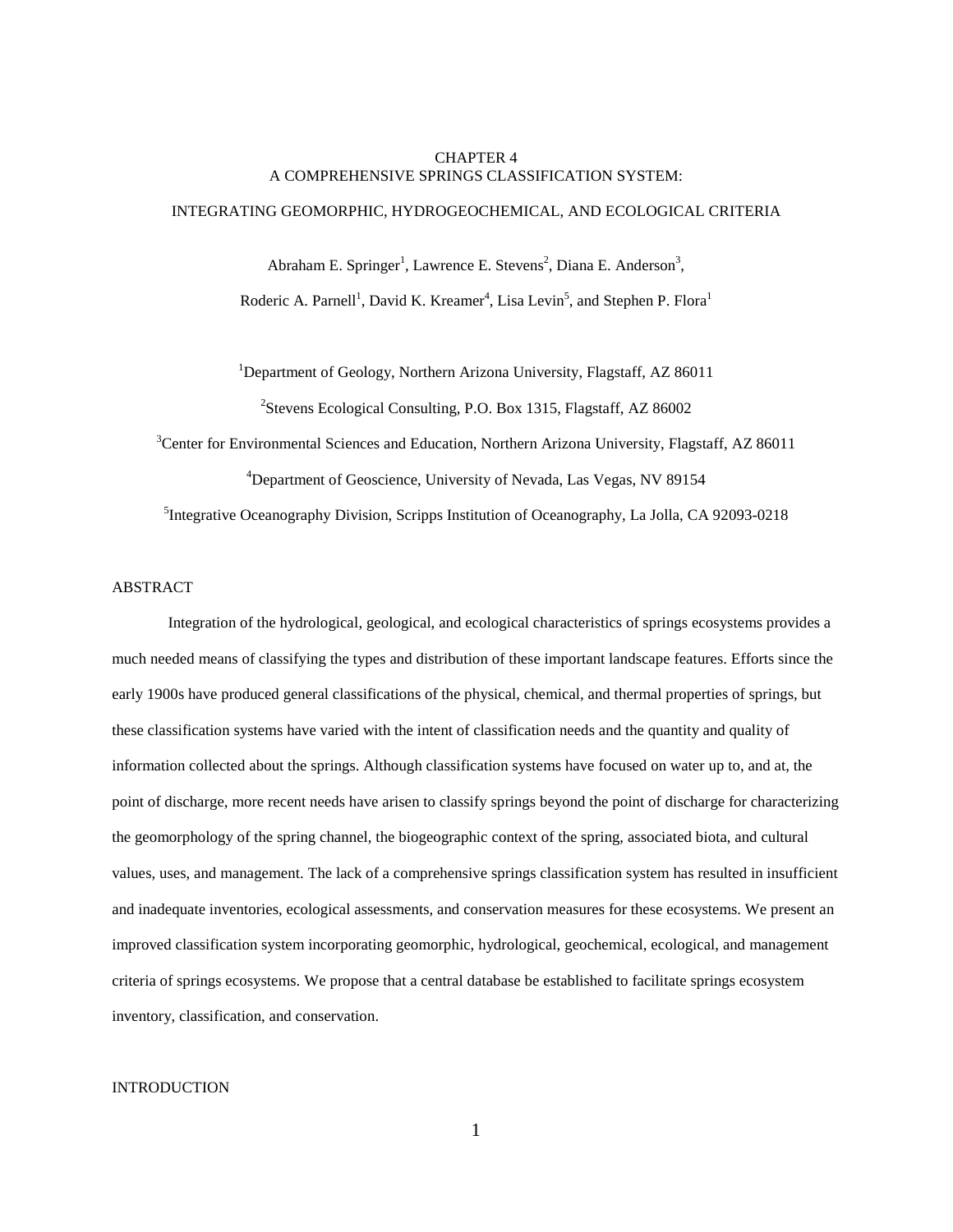## Definition of Springs

Springs are places where groundwater is exposed at the earth's surface, often flowing naturally from bedrock or soil onto the land surface or into a body of surface water (Wilson and Moore 1998). Springs emerge in most of the ecosystems on Earth, including a wide array of subaerial terrestrial settings, and as subaqueous discharge from the floors of freshwater and marine bodies of water. Springs are important ecological and cultural resources, but scientific study and conservation have been hampered by the lack of a comprehensive classification system through which to quantify types of springs (Alfaro and Wallace 1994). Such a classification system would greatly improve understanding of the distribution of different types of springs, and would lay the groundwork for regional, national, and international conservation efforts. The failure to develop such a classification system has undoubtedly played a role in the global demise of these extraordinary ecosystems: recent texts fail to describe the fundamental geomorphic and ecological differences between springs and other kinds of riparian ecosystems (Malanson 1993, Stevens et al., in press), and recent reviews of the services provided by natural ecosystems largely fail to mention springs as important ecosystems (Postel and Carpenter 1997). These oversights are attributable not only to the absence of a synthetic classification system, but also to the limited understanding of springs ecology, poor communication between the sciences of hydrology and ecology, the limited attention paid to groundwater extraction – a form of resource exploitation that we cannot directly observe (Glennon 2002), as well as the ambiguous legal status of springs between groundwater and surface-water laws (Nelson, this volume). Clearly, the need for, and value of such a classification system is great.

## Distribution of Springs in the Western United States

Of terrestrial springs named on U.S. Geological Survey topographic maps in the Western U.S., Kansas has the lowest density of springs, 0.0001 springs/km<sup>2</sup>. The highest density of springs in the Western U.S. occurs in Oregon (0.018 springs/km<sup>2</sup>) and Arizona (0.017 springs/km<sup>2</sup>). More than 50 % of springs have not been currently recognized or mapped, particularly in topographically complex terrain, and thus are not located on USGS topographic maps. Also, numerous springs have dried up, or may have been mistakenly assumed to be perennial at the time of mapping. While the distribution and biota of marine geothermal vents have received much recent attention (e.g., Van Dover et al. 2002), there is less information available on that of non-thermal subaqueous springs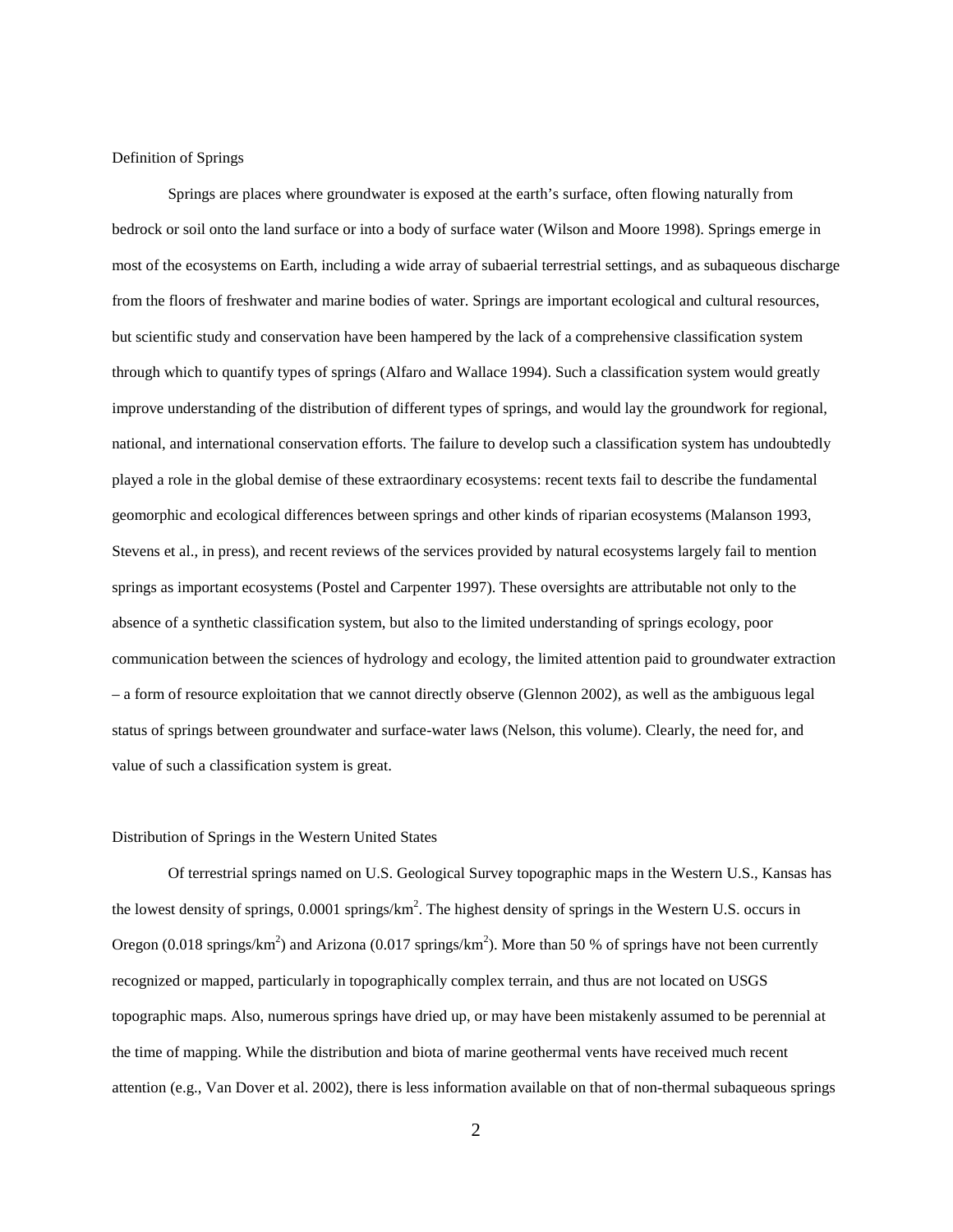emerging in marine or freshwater settings.

#### Springs Classification Systems

Geologists have traditionally classified the physical parameters of springs up to their point of discharge (e.g., Bryan 1919, Meinzer 1923), but little attention has been paid to springs after the point of discharge. Other geochemical, geomorphic, biological, and cultural classification systems have

been developed for surface waters and riparian systems downstream from the point of discharge (e.g., Hynes 1970, Rosgen 1996); however, geomorphically based classification systems have largely ignored differences between spring-fed channels and surface-runoff dominated systems, and biologically oriented analyses have either focused on individual springs, or on individual taxa. An integrated springs classification system should include the major physical, biological, and socio-cultural variables. Such a classification system will permit assessment of the distribution of different kinds of springs within ecosystems, thereby improving resource inventory and development of conservation and restoration strategies (e.g., Sada et al. 2001, Stevens and Perla, this volume).

Alfaro and Wallace (1994) and Wallace and Alfaro (2001) updated and reviewed the historical spring classification schemes of Fuller (1904), Keilhack (1912), Bryan (1919), Meinzer (1923), Clarke (1924), Stiny (1933), and others. Of the previously proposed systems, Meinzer's (1923) classification system has been the most persistently recognized. He included 11 characteristics of springs based on various physical and chemical variables. Although Meinzer's (1923) scheme has been widely used, it is not comprehensive. Clarke (1924) considered three criteria to be most important for springs classification: geologic origin, physical properties, and geochemistry. However, none of the classifications proposed thus far include ecologically relevant variables, such as considerations of spatial and temporal degree of isolation, microhabitat distribution, biota, and surrounding ecosystem context. Thus, no comprehensive classification system has yet been developed or accepted (Wallace and Alfaro 2001).

In this paper we build on previous classification efforts and present an integrated springs classification system, with the understanding that testing and refinement of this classification system will require much future work (Table 4.1). We update nine of Meinzer's (1923) classes, integrate Alfaro and Wallace's (1994) recommendations, and then propose additional ecological elements. We propose an organizational structure that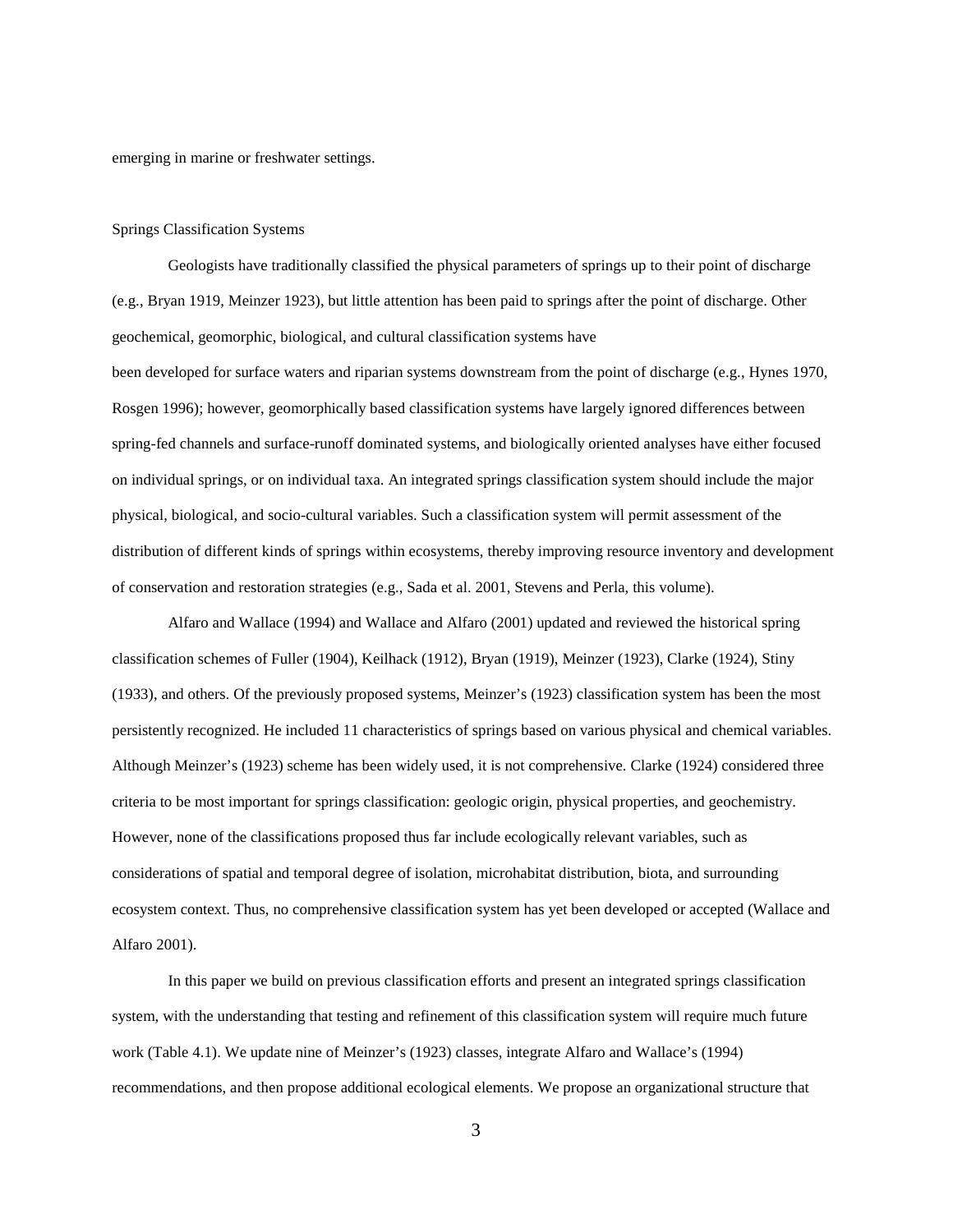integrates springs data, and we reiterate Alfaro and Wallace's (1994) recommendation to develop a global database on springs using this comprehensive classification system. This classification system should permit better management and conservation of springs ecosystems, and the proposed structure should serve as the basis for development of the comprehensive springs database.

### A PROPOSED SPRINGS CLASSIFICATION SYSTEM

#### Geomorphic Considerations

Hydrostratigraphic Unit: Meinzer's (1923) characterization of the aquifer lithology and geologic horizon can be reduced to the rock type(s) of the hydrostratigraphic unit (igneous, metamorphic, or sedimentary; Table 4.1). Sedimentary units can be consolidated rock, or unconsolidated sediments. Seaber (1988) defines a hydrostratigraphic unit as "a body of rock distinguished and characterized by its porosity and permeability." This classification requires that the nature and boundaries of the stratigraphic unit are mappable. As for some other spring classifications, such information may not be available without a detailed investigation of the aquifer. For instance, the spring may issue from a bedrock aquifer, but may travel through one or more other units (e.g., alluvium) before discharging to the surface. Such information may be even more difficult to obtain in deep marine and other subaqueous settings.

Emergence Environment: The environment in which the spring orifice exists varies widely, from the special case of in-cave springs whose flow subsequently may or may not reach the surface, to subaerial emergence in a wide array of geomorphic settings, springs that emerge below glaciers, subaqueous freshwater lentic and lotic settings, on the floor of estuaries, and springs in a wide variety of subaqueous marine settings.

Orifice Geomorphology: Springs orifices occur in several specific geomorphic environments (Meinzer 1923). Groundwater may be exposed or flow from filtration settings (poorly consolidated, permeable materials), or from bedrock fracture joints, or tubular solution passages. We modify the fracture spring list to include springs that exist as groundwater exposed at the surface, but which do not flow above land surface (e.g., Devils Hole in Ash Meadows, Nevada; Table 4.1). We also include stratigraphic contact environments in which springs, such as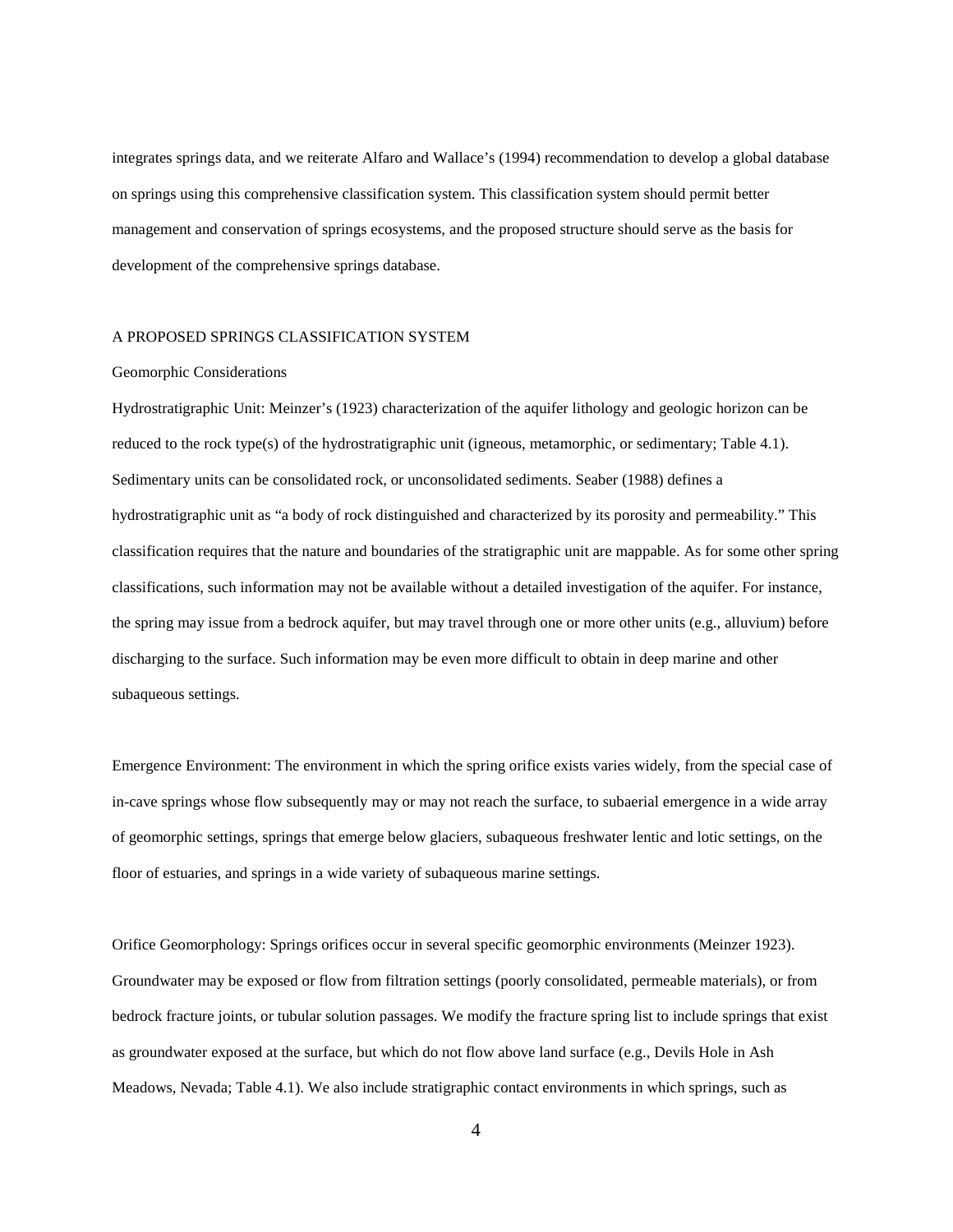hanging gardens, emerge along geologic stratigraphic boundaries.

"Sphere of Discharge": The "sphere" into which the aquifer is discharged as described by Meinzer (1923) was greatly simplified by Hynes (1970) into three different classes (Table 4.1). We re-expand these historical schemes to include 12 classes of springs, some of which are shown in Figures 4.1-4.4 (see also Fig. 6.1). The 12 springs classes include: 1) springs that emerge in caves, and 2) limnocrene surficial lentic pools (see Chapter 6, Fig. 6.1), 3) rheocrene lotic channel floors (Fig. 4.1), 4) mineralized mounds, 5) helocrene wet meadows, 6) hillslope springs (Fig. 4.4), 7) gushets (Fig. 4.3), 8) contact hanging gardens (Fig. 4.2), 9) geysers, 10) artesian fountains, 11) hypocrene buried springs. In addition, we recognize paleosprings, which flowed in prehistoric times, but no longer flow (e.g., Haynes this book; see the Springs Persistence section, below). Some of these springs types are illustrated in Figs. 4.1-4.6. Both Meinzer's (1923) original and Hynes (1970) classification schemes become complicated if multiple spheres of discharge are present, or if the spring has a highly variable discharge rate and creates multiple spheres over time. Therefore, all major spheres of discharge should be noted during each site visit, and the importance of each should be described.

Channel Dynamics: In the special case of subaerial springs that create or flow into channels, such discharge may support distinct geomorphic characteristics within the channel. If a subaerial flowing spring feeds the stream headwaters and there is little to no runoff contributing to the stream flow, the stream is classified as a springdominated stream (Whiting and Stamm 1995). If the spring discharge is relatively constant and permanent, then the morphology of the channel will be distinctive. These types of channels often flow at bankfull stage or slightly above 20 percent of the time (Whiting and Stamm 1995). If the spring discharges to a channel that has significant components of runoff, it is classified as a runoff-dominated stream. Such systems may be classified with stream channel geomorphology terminology, such as Rosgen (1996). Some springs systems have components of both spring- and runoff-domination, such as the spring rills in Ash Meadows, Nevada.

# Forces Bringing Water to the Surface

The classes for the forces that bring water to the surface may not be evident on a single visit, or without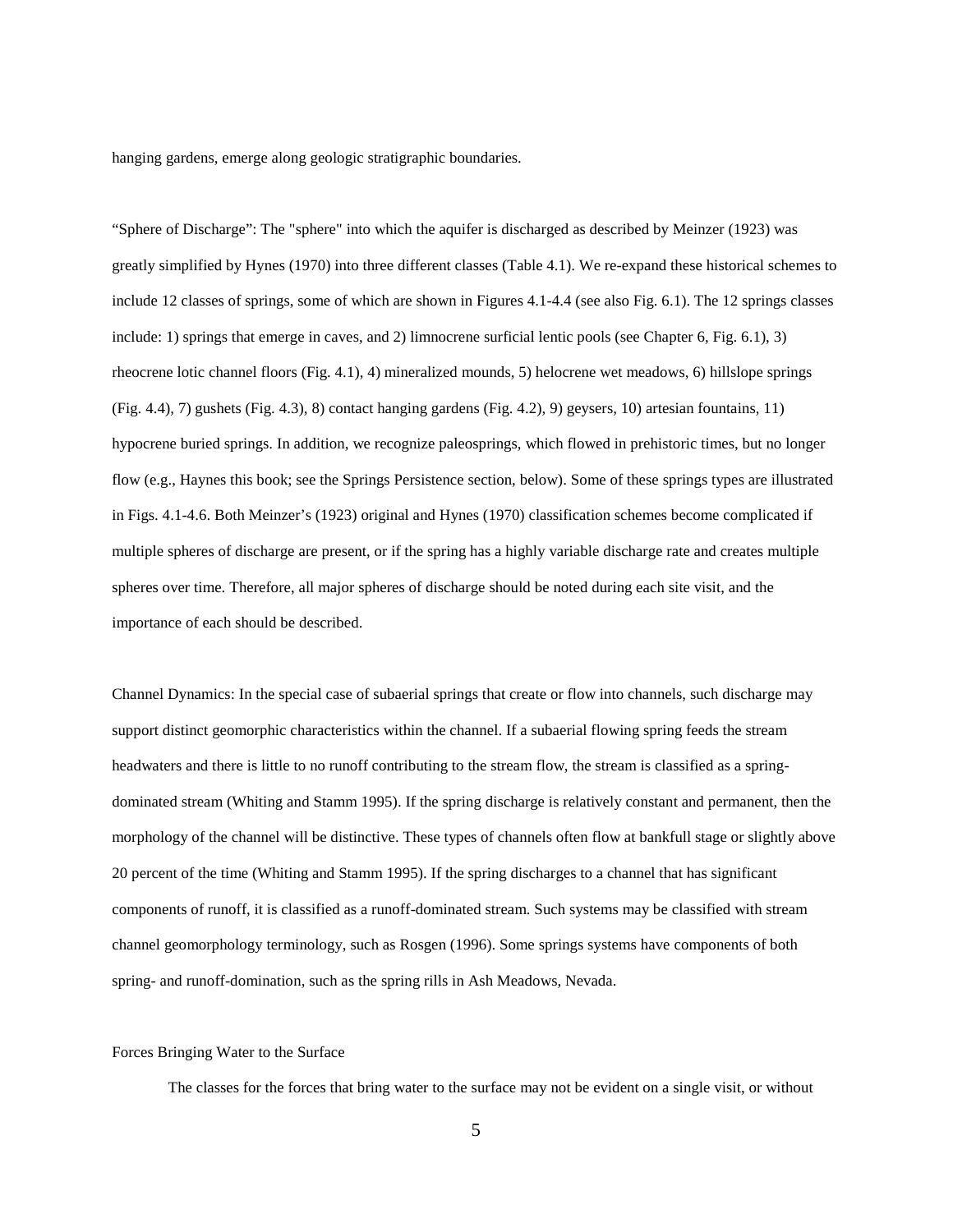information on subsurface water from surrounding wells. Meinzer (1923) categorized springs on the basis of the pressure exposing or forcing water out (i.e., gravity, thermal) and other pressures (Table 4.1). Gravity-fed springs systems direct groundwater flow down gradient within the aquifer. Artesian springs discharge water under pressure, or may issue from an aquifer that has an upper confining layer, subjecting the flow to fluid pressures in excess of the pressure due to gravity at the point of discharge. Thermal springs emerge when groundwater comes in contact with magma or geothermally warmed crust, and is forced, sometimes explosively as in geysers, to the surface. Water is forced to the surface by explosive release of  $CO<sub>2</sub>$  in the geyser-like "Coke-bottle" springs of Utah. Fluid discharge in submarine springs associated with methane seepage is often forced by diurnal tidal and spring-neap variation in pressure of overlying water (Tryon et al. 2001). Some springs do not flow and therefore are not subject to pressurized discharge, while other springs may have multiple forcing mechanisms. Anthropogenic factors, such as groundwater loading around large reservoirs, may create forces that also affect springs emergence.

#### Flow

Persistence: Springs may function as refugia across ecological and evolutionary time scales. We follow Nekola (1999) in distinguishing between springs that have recently developed or been exposed to the atmosphere (Holocene neorefugia) versus those that have existed since the Pleistocene or longer (paleorefugia; e.g., Blinn, this book). Nekola (1999) predicted that paleorefugia were likely to exhibit high levels of endemism, unique species, and wellsorted assemblages. In contrast, neorefugia were predicted to support more weedy species, with low levels of unique taxa. His studies of land snails at springs affected or not by Pleistocene ice sheets supported these predictions, and Blinn's (this volume) study of Montezuma Well in central Arizona provides additional support for the paleorefuge concept. In addition, we consider paleosprings that do not presently flow and may contain important paleoclimate, paleontological or archeological remains (e.g., Hynes, this volume).

Flow Consistency*:* Meinzer (1923) defined two classes of springs perenniality. Springs are considered to be perennial if they discharge continuously, or intermittent if their discharge is naturally interrupted or sporadic. We note that intermittent springs may flow regularly at hourly or daily (e.g., some geysers), seasonally, annually, or inter-annually, or only on an erratic basis. Human impacts, such as groundwater extraction or well drilling, may affect discharge consistency. As with flow variability (below), multiple observations of a spring are required to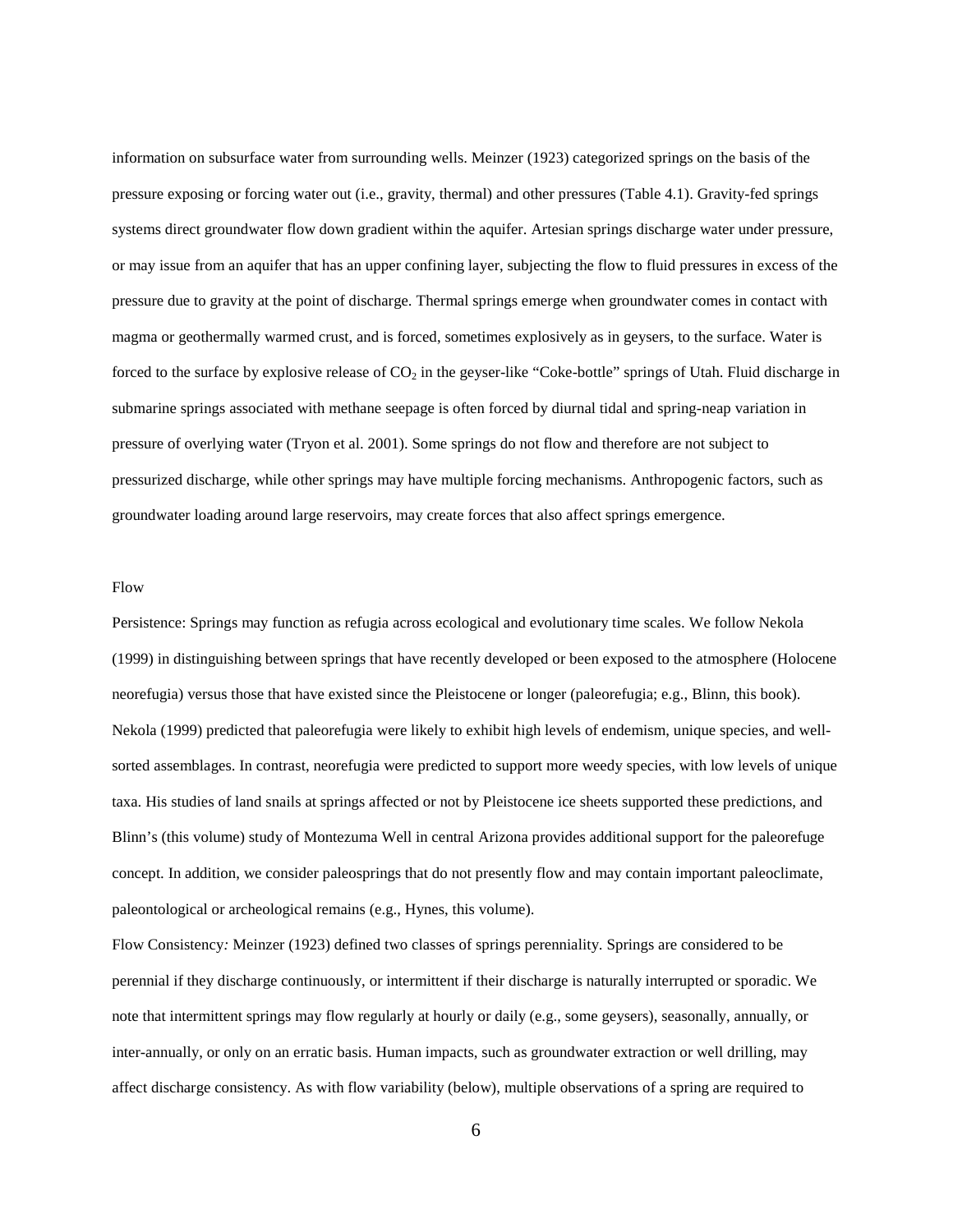determine the permanence of discharge.

Rate: Meinzer (1923) developed eight discharge classes by the magnitude of discharge from a spring at the time of measurement; however, his numeric scheme is reversed from the intuitive scale (low discharge should have a low value). We propose reversing this numeric system in a scale that accommodates the full range of springs discharges known, from seeps with near zero flow (a score of 1) to springs with a flow of >10 m<sup>3</sup>/s (a score of 8; e.g., Ra-El-Ain Spring in Syria, with a discharge of 36.3  $m<sup>3</sup>/s$ , Alfaro and Wallace 1994). Because the discharge of many springs varies temporally, the flow rate class will change depending on the time of measurement. Fluid flow rates are measured in different units by marine hydrogeologists. For marine cold seeps, fluid flow rates range from 10  $1/m^2/d$  (Alaska margin at 5,000 m Suess et al. 1998) up to greater than 1,700  $1/m^2/d$  on the Oregon margin (Linke et al. 1994) with intermediate values off Peru (440  $1/m^2/d$ ; Linke et al. 1994; 1,100  $1/m^2/d$ ; Olu 1996).

Variability: Springs discharge may be variable at different temporal scales. Short-term variability may be related to loading effects, such as the syphon effect in which filling of groundwater solution channels creates periodic surging of springs discharge. Short-term hydrologic alterations may include individual storms or droughts, while longer-term flow variation may result from interannual climate variation, or Pleistocene-Holocene climate and hydrologic changes. Variability in springs discharge may affect the distribution of associated microhabitats. For these reasons, the classification of discharge variability should be based on repeated discharge measurements, sometimes over long time periods.

Meinzer (1923) considered three levels of springs discharge variability: constant (steady), subvariable, and variable. This classification requires multiple measurements to characterize diurnal, seasonal, annual, inter-annual, and long-term variability. Netopil (1971) and Alfaro and Wallace (1994) used flow duration statistics to calculate a discharge variability ratio (CDR):

$$
CDR = Q_{10\%}/Q_{90\%} \qquad Eq. 1
$$

where  $Q_{10\%}$  is the high flow exceeded 10% of the time and  $Q_{90\%}$  is the low flow exceeded 90% of the time. Of course, calculation of these flow rates requires monitoring over at least a several year period. Steady discharge results in a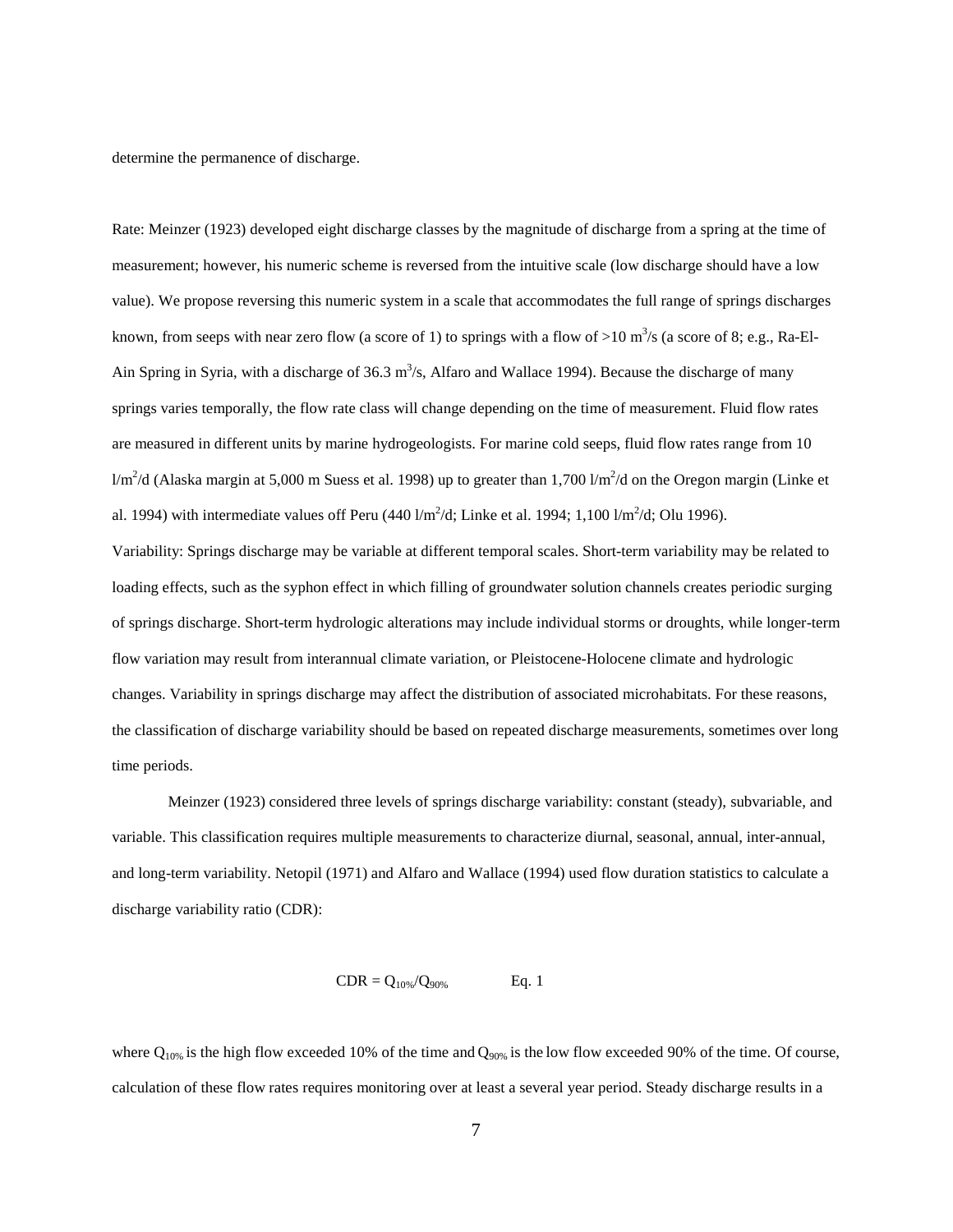CDR of one (extraordinarily balanced), while wildly varying flows may produce CDR >10 (extraordinarily unbalanced; Table 4.1). Intermittent springs have an infinite CDR.

## Water Quality

Classification of springs water quality is often specific to an individual study, but several comprehensive approaches have been suggested. Most traditional classifications are based on water temperature and/or the dominance (concentration) of ions.

Water Temperature: Five classes for water temperature in springs have been recognized based on a comparison of springs water temperature with the mean annual air temperature (Table 4.1, modified from Alfaro and Wallace 1994): cold, normal, warm, hot, and superthermal springs. Cold water springs are, by convention, >12.2°C cooler than the mean annual ambient temperature. Spring waters within  $12.2^{\circ}$ C of the mean ambient temperature may be (but are not necessarily) responding to ambient atmospheric temperatures. This is to be expected in springs that emerge from shallow aquifers and these may have temperatures that vary seasonally with air temperature. Springs with warm  $(>12.2^{\circ}$ C above the mean ambient air temperature, but <37.8°C) and thermal water ( $>37.8^{\circ}$ C) are connected to either very large aquifers with long flow paths, or to geothermal sources of heat. Superheated geothermal springs are commonly reported in tectonically active areas, such as geyser fields or marine sea floor settings. The upper temperature limit presently known for life is 121-130°C for a bacteria-like extremophile Archaea in Pacific Ocean vents (Anonymous 2003). Variability in springs water temperature may also be important, but can only be assessed from multiple visits or by using recording thermistors. Deep submarine springs are typically characterized as cold seeps or hot vents based on their relationship to ambient ocean water temperatures. Because the temperature of seawater in the deep sea is relatively invariant (Gage and Tyler 1991), even small changes above ambient in venting waters represent a significant warming effect with major biological consequences.

Geochemistry: Numerous schemes have been developed to classify water geochemistry, primarily through the surface-water pollution literature, but few studies attempt a comprehensive classification of springs water geochemistry. Clarke (1924) classified mineral springs waters based on the dominance of seven ion groups: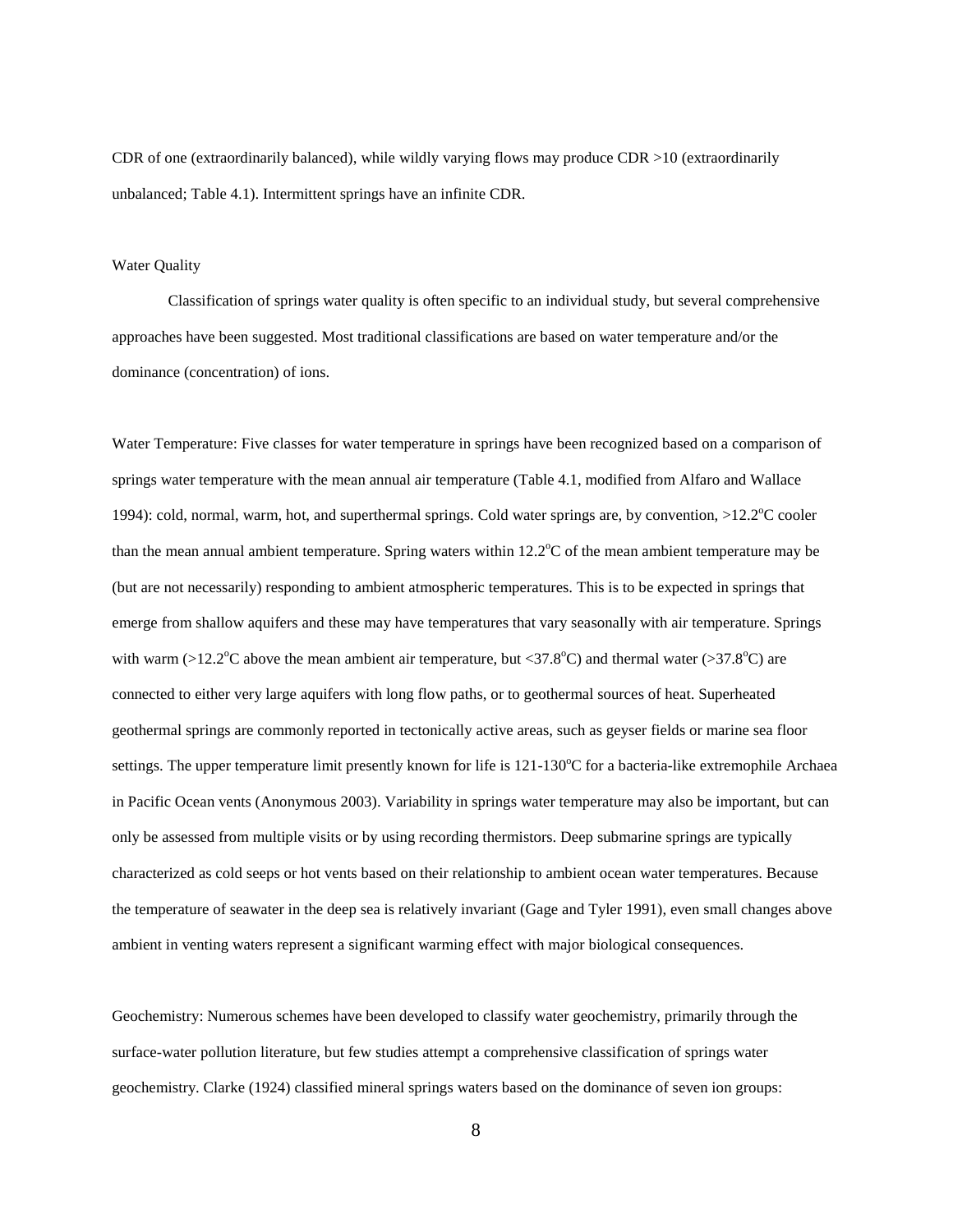chloride, sulfate, carbonate, combinations of these three constituents, silica dioxide (SiO<sub>2</sub>), borate (B<sub>4</sub>O<sub>7</sub>), nitrate, phosphate, and acidity. Furtak and Langguth (1986) classified Greek springs as belonging to: 1) normal earth alkaline (hydrogencarbonatic) waters; 2) normal earth alkaline, hydrogencarbonatic sulfatic waters; or enriched alkali earth alkaline (primarily hydrogencarbonatic) waters. Dinius (1987) used an expert-based decision process to develop an index of surface-water quality to compare levels of pollution in bodies of fresh water. The twelve variables derived from that analysis include specific conductance (micromhos/cm at 25°C), pH, alkalinity (concentration of equivalent calcium carbonate), water color (platinum units), and the concentrations of chloride and nitrate  $(NO<sub>3</sub>)$ , which may be relevant to springs water-quality classification, as well as several variables that may not be relevant, including dissolved oxygen concentration, biological oxygen demand, and bacterial concentration. Smith (1990) and others consider turbidity to be important to surface waters, and we include it in our list. More recent classifications have emphasized more comprehensive geochemical analyses, rare-earth element analyses (Kreamer et al. 1996), and isotopic analyses, all of which may be informative in distinguishing among springs. Also, more recent studies have emphasized more elaborate statistical analyses (e.g. principal component analysis or cluster analysis; Kreamer et al. 1996) to integrate major and minor element relationships, and such approaches will be fruitful when a large database on springs geochemistry has been developed.

A comprehensive analysis of springs geochemistry awaits development of the springs database recommended below. Meanwhile, we base our selection of water-quality variables on these few springs studies and on relevant surface-water quality studies. We recommend that eight groups of geochemical variables be measured during springs inventories: major anions and cations (chloride, sulfate, carbonate, calcium, sodium, potassium), minor constituents (iron, borate, silica dioxide, carbonate/chloride, triple waters), pollution indicators (selenium, fecal colliform), useful tracers (stable isotopes, radioactive isotopes, rare-earth elements), alkalinity, total dissolved solids concentration and specific conductance, pH, and nutrient concentrations (nitrate and phosphate).

Fluids associated with hydrothermal vents and cold seeps contain variable concentrations of dissolved or gaseous methane, sulfides, and hydrogen that exert a large influence on chemosynthetic biological processes. These are typically measured in submarine springs to characterize the emerging fluids.

**Habitats**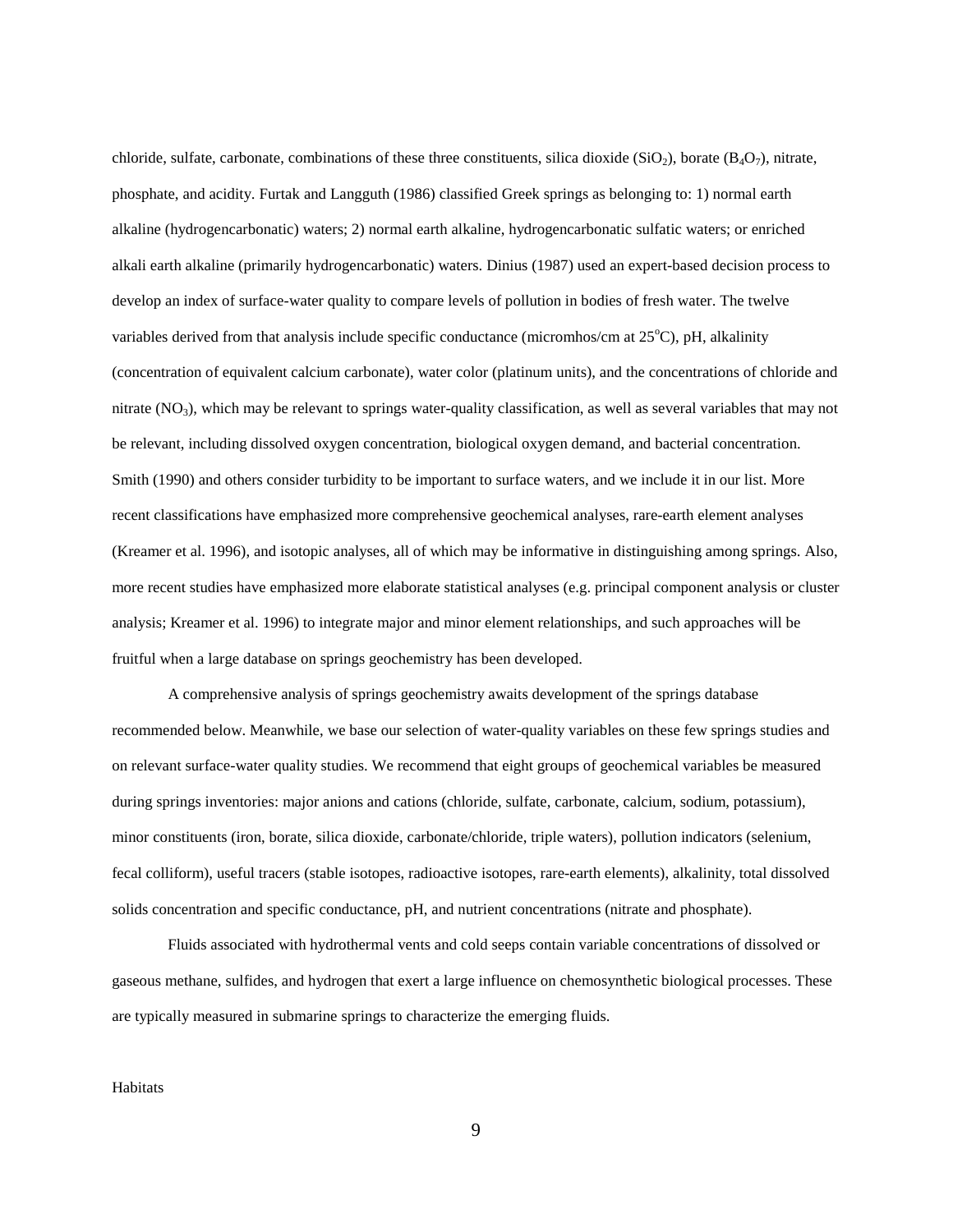Synoptic Climate: Synoptic climate strongly affects springs ecosystem development, processes and biodiversity. Climate variables that are often available or can be regionally modeled include air temperature (seasonality and mean monthly), precipitation (seasonality and mean monthly), and relative humidity. The seasonality index for temperature is the ratio of the mean temperature of the hottest month minus the mean temperature of the coldest month in °C. The precipitation seasonality index is the ratio of the average total precipitation for the three wettest consecutive months divided by average total precipitation for the three driest consecutive months (Bull 1991). While there is no climate relevant to submarine springs, seasonal variation may occur in the ambient water temperature at depths < 200 m, in current strengths, seafloor storms, or in inputs of photosynthesis based production falling to the seabed.

Surrounding Ecosystems*:* The kind(s) of ecosystems that surround springs are likely to influence habitat conditions, colonization, wildlife and human uses, and other springs ecosystem characteristics. In general, steep ecological gradients of environmental stability (disturbance intensity), geochemistry, moisture availability, productivity, and other factors most strongly affect springs biodiversity, endemism, and use (Malanson 1993, Huston 1994, Alexander et al. 1997).

In many springs, the dominant disturbance regime from the surrounding landscape may strongly affect springs microhabitats. Plenet et al. (1992) examined a spring on the Lône des Iles Nouvelles backwater of the Rhône River floodplain. Hypogean (hyporheic) and epigean benthic macroinvertebrates were sampled, and responded to flooding by entering the hypogean zone. Epigean density decreased during high flows, whereas hypogean organisms densities were much more consistent and did not respond strongly to surface flows. Similar levels of influence exist in forest springs, where the regional fire regime may alter springs habitat dynamics (e.g., Stevens et al., this volume). Disturbance regimes in submarine springs may include an increase or decrease in extrusion of new magma at hot vents, slumping, mass wasting or turbidity flows in sedimented margins, storm-driven re-suspension and deposition of sediments. The dominant disturbance regime(s) occurring in the surrounding ecosystem(s) should be noted.

Biogeographic Isolation: Island biogeographic theory provides a convenient framework for understanding species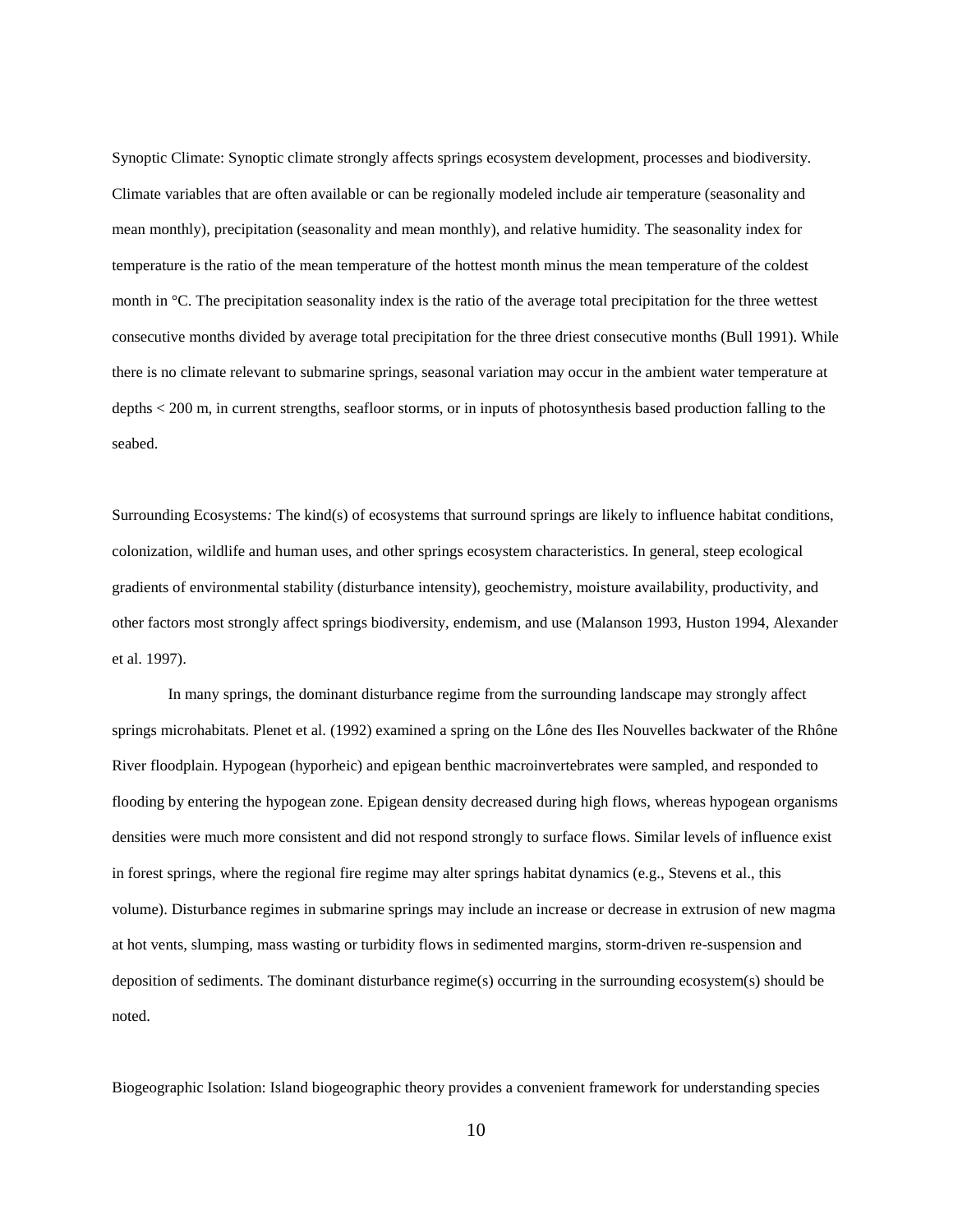distribution at springs (MacArthur and Wilson 1963; Brown and Lomolino 1998). Colonization is rare and extinction is common in small springs or those that are far from other springs or wetlands source areas. Conversely, colonization is common and extinction is less likely in large springs or those that are near other springs or wetlands source areas. The configuration of springs, such as hanging gardens or travertine springs, along geologic contacts, may result in archipelagoes, a distribution that facilitates colonization and gene flow, and reduces extinction probability. From a biogeographic perspective, the extreme isolation of springs in North America's southern Great Plains indicates that these paleorefugia are likely to support relatively high levels of endemism, and may be excellent sites for biological research and conservation. Island biogeographic theory has yet to be rigorously tested on springs biota at an ecoregional or continental scale. Hydrothermal vent sites tend to occur like strings of pearls along mid-ocean ridges where seafloor spreading occurs. It is believed that planktonic larvae of vent species move between vent sites along the ridge axis, moving in plume-driven superhighways (Mullineaux 1995).

Habitat Size: The area of aquatic, wetland and riparian springs habitats is important to understanding biogeographic impacts on biotic assemblages. We propose that habitat area should be measured, and that an array of eight habitat sizes be determined for each of these three important habitats. The habitat size classes range from extremely small  $(< 2 \text{ m}^2$ ) to extremely large (>100 ha).

Microhabitat Diversity: In addition to the aquatic, riparian, or terrestrial habitats springs may support, their associated spheres of discharge are capable of creating unique microhabitats for specific species. Microhabitats may be created by specific physical or chemical characteristics, such as temperature, depth of water, dissolved ion or oxygen composition, disturbance regime, or a suite of physical variables. Emphasis on microhabitats is warranted, as some springs microhabitats support high levels of endemic species (e.g., Erman 1992, Sada et al. 2001, Hershler and Sada 2002, Polhemus and Polhemus 2002).

Springs microhabitats that we consider to be important include: cave environments, wet walls, madicolous (fast-flowing water) habitats, hyporheic (saturated subfloor) habitats, open-water pools, spring streams (including those partially or more completely dominated by surface flow), wet meadows, riparian habitats, waterfall spray zones, and barren rock habitats adjacent to springs. Microhabitat diversity may be calculated using standard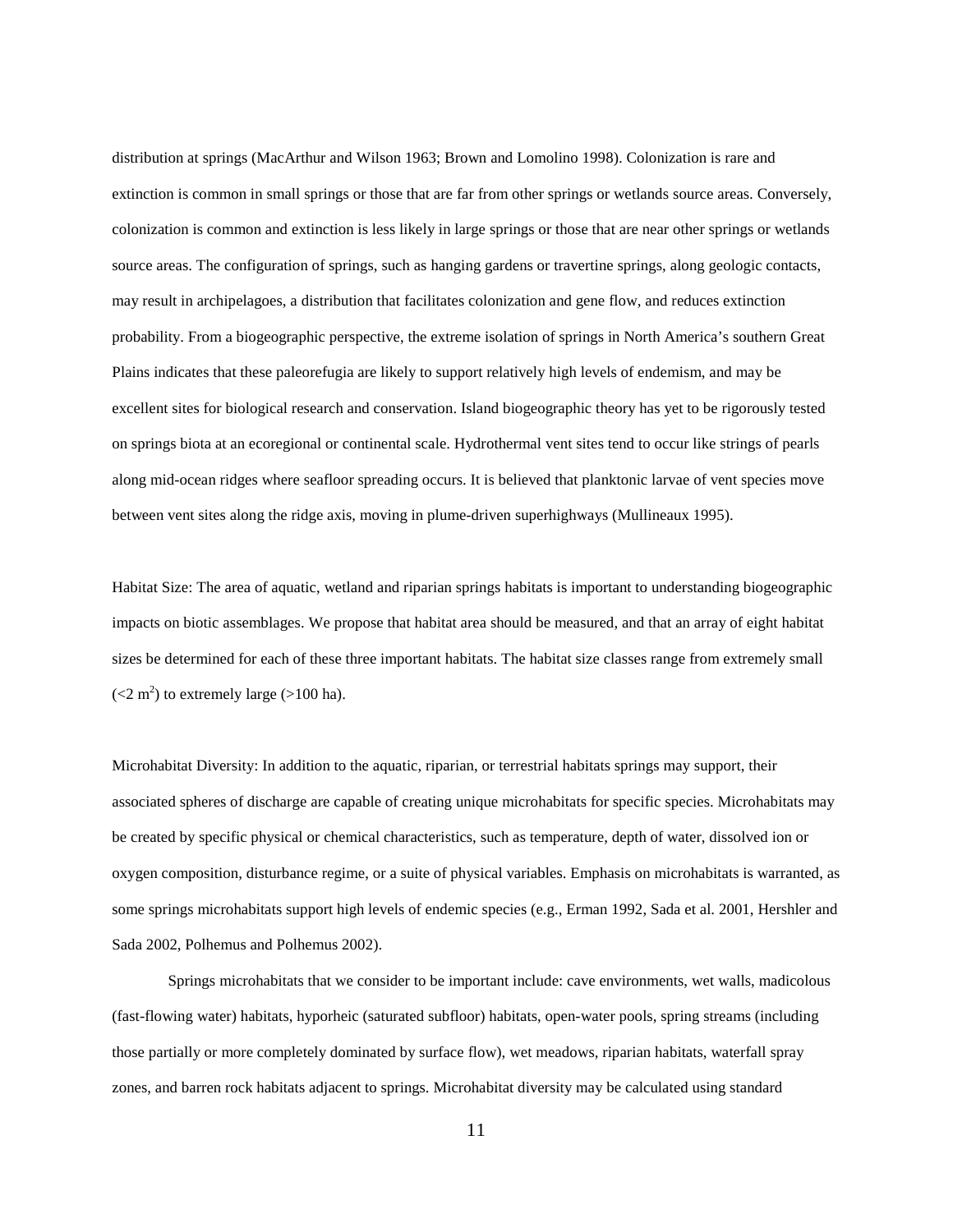Shannon (1948) diversity index (Magurran 2004), using proportion of area of each microhabitat:

$$
H' = -\Sigma (p_i * log_{10}p_i)
$$
 Eq. 2

where  $p_i$  is the proportion of the total habitat area occurring in habitat *i*. Any logarithmic base may be used for this calculation, as long as the use is consistent, but for ease of interpretation we recommend the use of base 10.

### Springs Biota

Species Composition: We recommend that all species of plants, invertebrates, vertebrates and other biota observed at the spring during each site visit be recorded, as such information will generally contribute to the inventory. Threatened, endangered and endemic species are most likely to be of immediate management concern, and should be carefully documented. Based on the results of Stevens (unpublished) research in Grand Canyon, a thorough baseline inventory of plants can be conducted in 2-3 site visits, whereas a 95% inventory of aquatic macroinvertebrates may require 5 or more site visits over two or more years, and detection of vertebrates is likely to require even greater survey intensity.

Vegetation: The observer should identify and measure the area of each distinctive patch of vegetation at the spring, and visually estimate the percent cover of each species in each of four strata: ground cover (annual, <1 m in height), shrub cover (perennial, 1-4 m in height), woodland/midcanopy (perennial 4-10 m in height), and tall canopy (>10 m in height). The site should be photographed and aerial photographs should be used if available. A standard Shannon-Weiner diversity index can be calculated using percent cover by stratum in each patch.

Faunal Diversity: Invertebrates have been widely used and tested as indicators of water quality. Excellent metrics have been developed for assessing the health of streams using aquatic invertebrate sampling, such as the Wisconsin Index; the Index of Biological Integrity (Karr 1991) and AusRivAS (Smith et al. 1999); however, no such criteria exist for springs. The wide variation in flow, water quality, microhabitat diversity, and biogeographic issues will render such a metric difficult to develop. Development of such a criteria for commonly occurring springs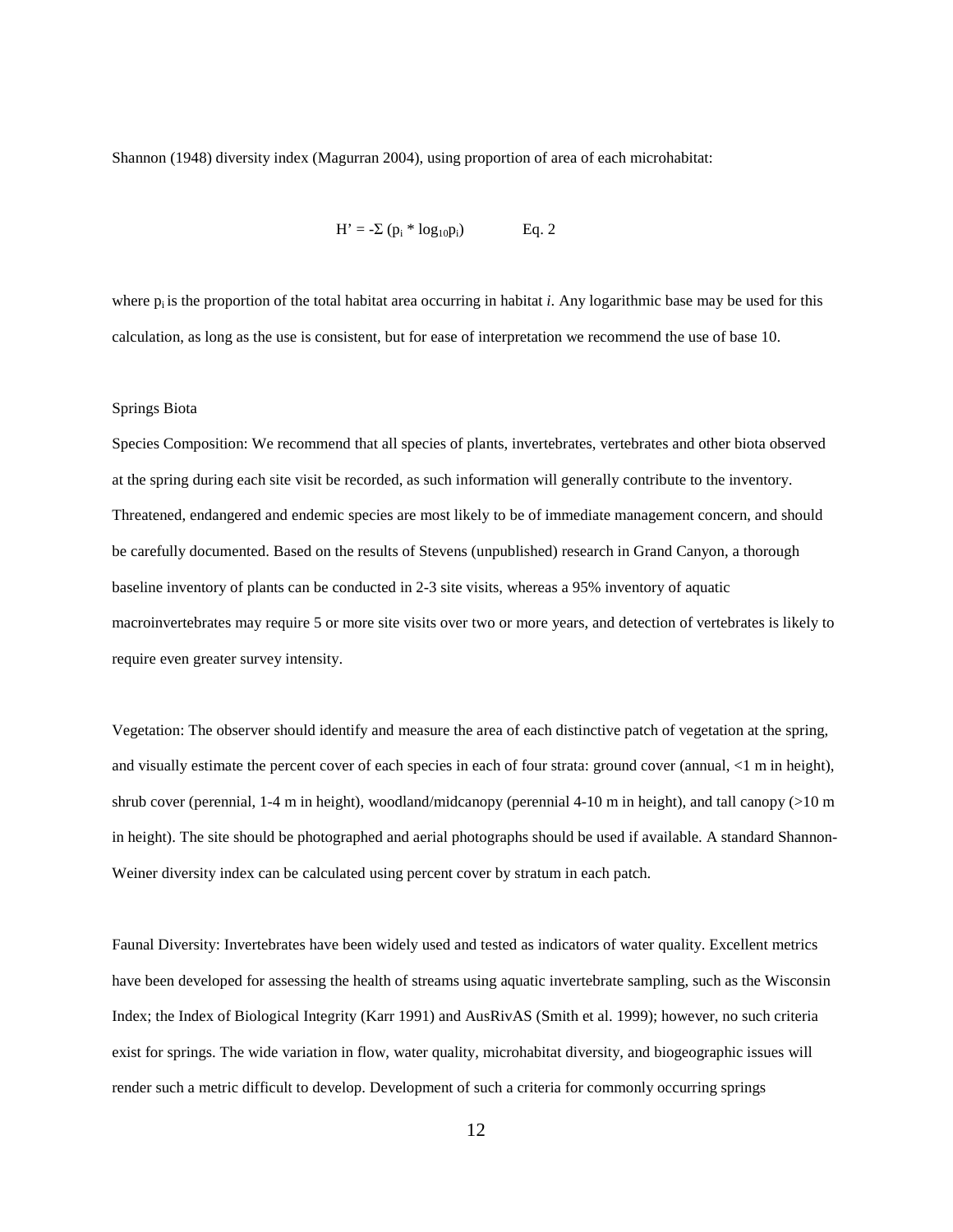microhabitats (e.g., limnocrene pools) will depend on analysis of the large database recommended to be collected in this manuscript. Springs that represent extreme environments often support large mats of cyanobacteria, sulfide- or iron-oxidizing bacteria, or consortia of bacteria and archaea. Very often these define the nature of the venting fluids and form the visually dominant life form. We suggest that dominant microbial forms be documented. There is also a growing interest in characterizing microbial diversity through gene sequencing, particular in extreme environment springs were conditions may resemble those of the early Earth or other planets.

## Other Habitat and Biological Criteria

Other habitat and biological criteria may eventually be shown useful in springs classification; however, insufficient research has been conducted on many of these topics to warrant their inclusion here. Contemporary springs soils have received limited attention in relation to springs biota and habitats; however, litter accumulation and soil development may occur on low gradient slopes, and may play important roles in some species distributions. Ecological processes, such as productivity and decomposition, are likely to be closely related to biodiversity, particularly in relation to the steepness of the slope gradient across the springs-to-uplands interface (Perla and Stevens, this volume). Also, we presently regard springs ecosystems as being dominated by physical processes and characterized primarily by "bottom-up" ecological processes; however, biological interactions may have as yet unrecognized importance in some types of springs and create important "top-down" trophic cascades. More research is warranted on these and many other springs ecosystem ecology topics. While this may be addressed only in later stages of research, the degree to which spring biota support life forms of the surrounding environments (by exporting production via vagrants) may be important. In the deep sea this is often measured with stable isotopic signatures (Carney 1994, McAvoy et al. 2002).

### Springs Management and Use

The land management history, water rights, and other elements of authority may strongly affect geomorphology, flow, geochemistry, and the ecological condition of springs and surrounding ecosystems landscapes, making management and use critical elements of a comprehensive springs classification system (White 1979, Alfaro and Wallace 1994). The authority to manage springs may fall to private, public governmental, or tribal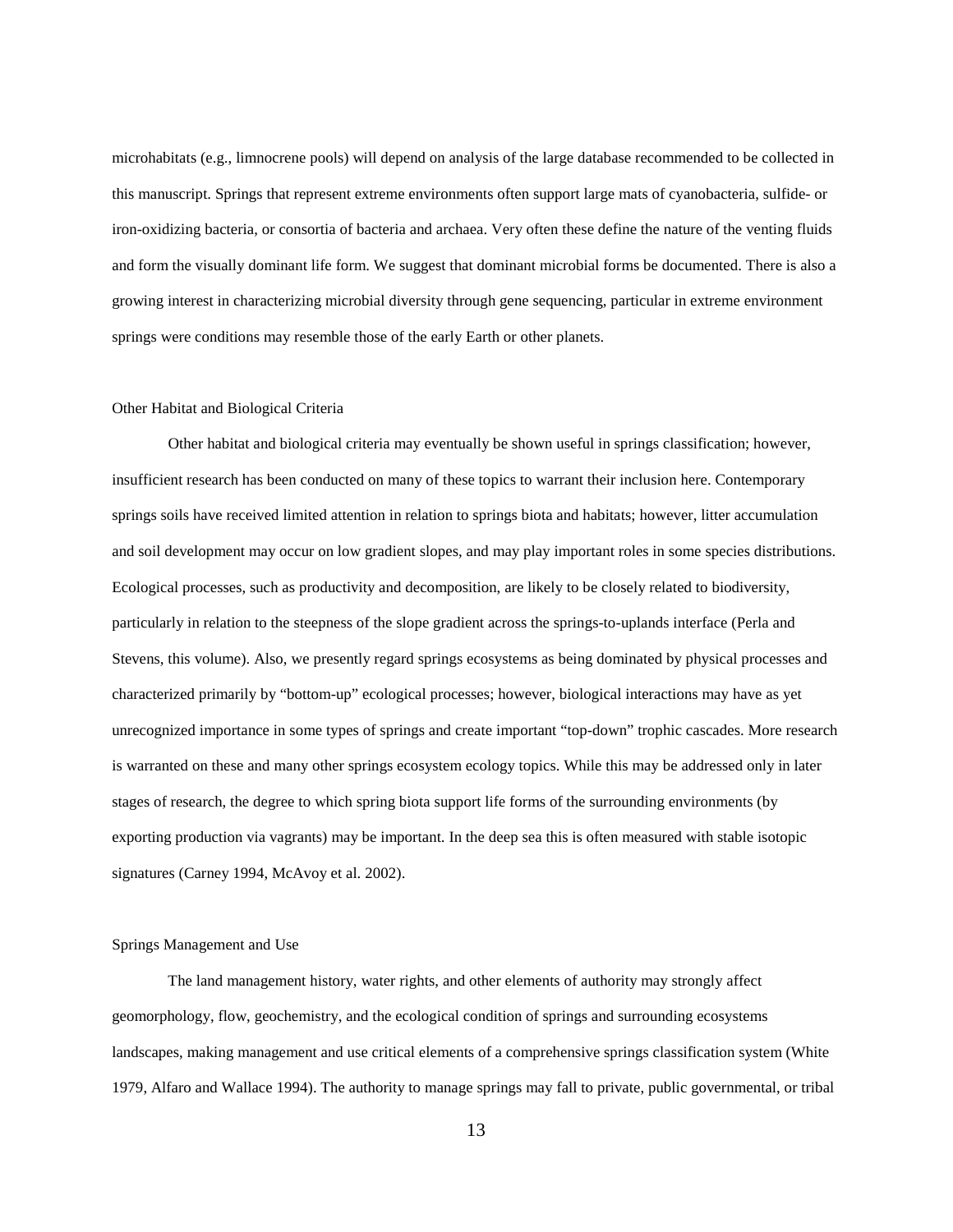managers, and may be subject to common or legislative law. For example, groundwater use is often governed by common law or precedents established by legal decisions. Groundwater law typically varies from state to state in the U.S., with appropriative water law governing water rights in the western United States, and riparian rights governing water rights in the eastern U.S. and California. In the United States, threatened and endangered species may be protected under the Endangered Species Act, and traditional cultural uses of springs may be governed by federal laws, including the Native American Religious Freedom Act or the Antiquities Act. Federal actions on lands containing federally owned springs take place under the National Environmental Policy Act if contests among multiple stakeholders arise over resource use. Individual states have authority over stream channels and water quality within their borders, and the U.S. Army Corps of Engineers has authority over surface water quality of interstate waters. Jurisdiction over deep-sea springs outside the exclusive economic zone of countries is a more difficult issue. Some guildelines have been developed to establish these as fragile environments protected from damage by energy exploitation and scientists have begun to establish no-research conservation areas to protect certain sites from damage by underwater vehicles.

The wide array of human values of springs includes numerous utilitarian purposes, such as culinary water supplies, livestock watering, municipal or industrial use, recreation, wildlife, conservation, scientific research, or other purposes. Some springs may have had prehistoric or early historic use or modification that should be documented. The impacts of anthropogenic alterations vary by degree and may be classified as undisturbed, partially diverted/disturbed, or fully diverted/disturbed. Full diversion at the point of discharge may not provide any potential for support of dependent ecosystems. "Beneficial uses" may involve partial or complete extraction or abstraction before or after emergence. Springs are also commonly used or regarded in a religious or ceremonial fashion as traditional cultural properties, and such values commonly conflict with extractive utilitarian uses.

## Springs Information Management and Database Development

Springs research and classification requires precise measurement of physical, biological, and cultural information, and compilation of those data. The spring should be appropriately georeferenced, photographed, and various physical characteristics should be measured during the spring visit. Elevation and the aspect of the spring should be measured, as these characteristics are likely to be of biological relevance in springs, particularly at higher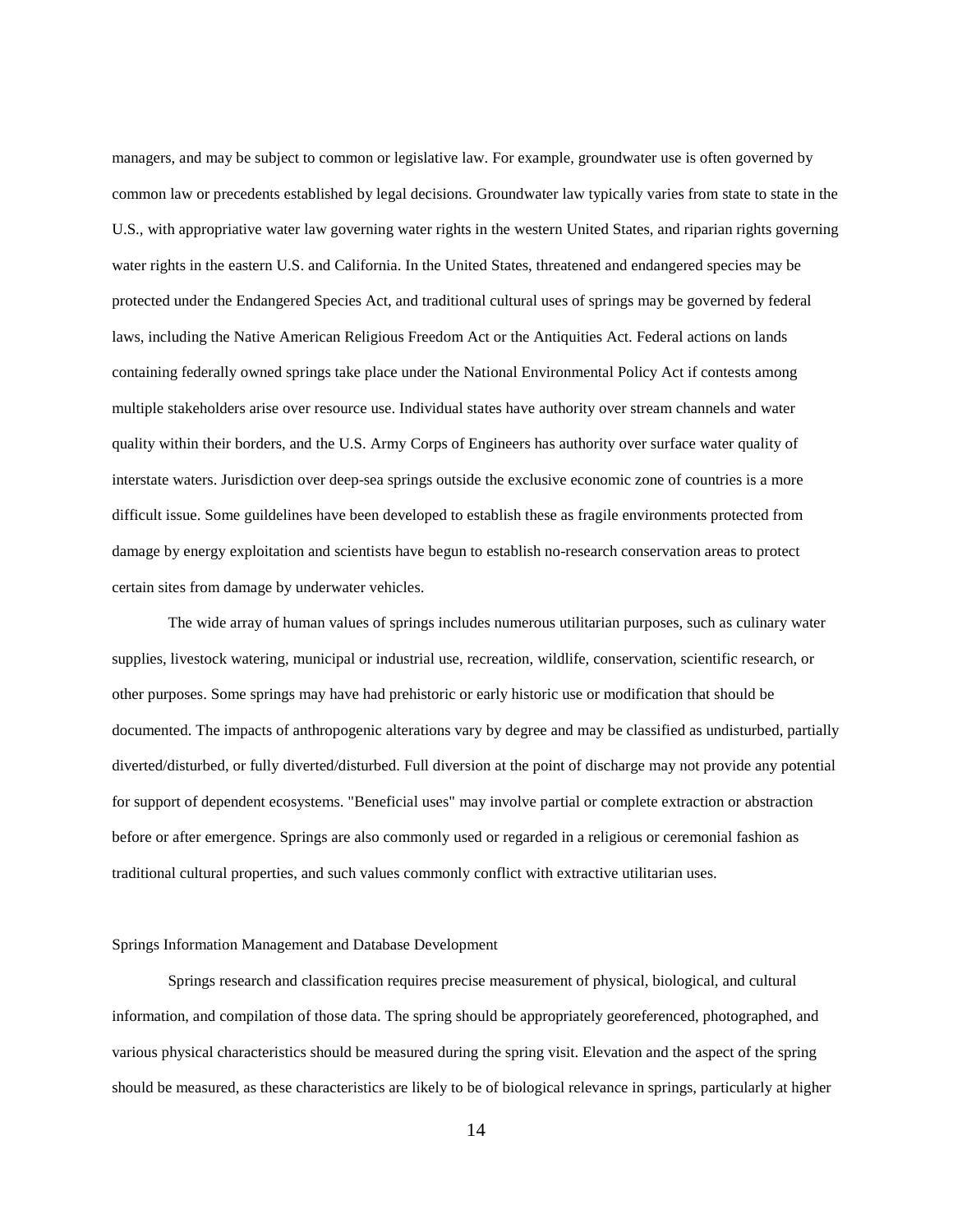latitudes. If possible, a solar pathfinder (Solar Pathfinder, Inc. 1994), or similar device should be used to determine the solar energy budget of the site, because aspect influences important physical properties of the study sites, such as temperature, the amount of light available for photosynthesis by wetland vegetation, the duration of freezing in winter, and evaporation and relative humidity in the summer months. The slope (dip angle) of the site similarly should be documented. Some of the proposed classes can be determined through visual observation of a spring during a single visit, but other variables (e.g., flow and geochemical variability) require multiple observations or information in addition to that gathered during a single site visit. Other variables, such as aquifer dynamics, may require additional research and synthesis of numerous studies. Rigorous quality control standards should be applied to the samples and data collected at springs, and these data should be placed in an integrated information management system.

Integrated information is needed from reconnaissance, classification, and ecosystem health assessment efforts at springs. Considerable time, resources and expertise are needed for detailed classifications of springs, and the impact of climate changes on groundwater dynamics that supply water to springs is but one of many active areas of research. The classification system proposed here should serve as a template for development of a comprehensive global database on springs. Analyses of integrated spatial and temporal data are likely to reveal hitherto unrecognized patterns in springs hydrogeology, distribution, ecology, and conservation, and are likely to result in clarification and modification of data collection protocols.

### SUMMARY

Springs are greatly threatened by human impacts and rarely have these productive, biologically diverse ecosystems been managed for long-term, ecological sustainability. Development of the classification system and lexicon proposed here may help clarify the distribution, condition, and conservation of springs ecosystem. Existing classifications of springs have thus far been concerned with water to point of discharge. The physical classifications of Bryan (1919) and Meinzer (1923) require modification because of changes in geologic and hydrologic theory. Biological classification criteria of springs are proposed, with emphasis on the refugial and biogeographic status, ecoregional setting, and steepness of ecological gradients with respect to surrounding upland environments. Management authority and cultural uses of springs are recognized as important variables for status and conservation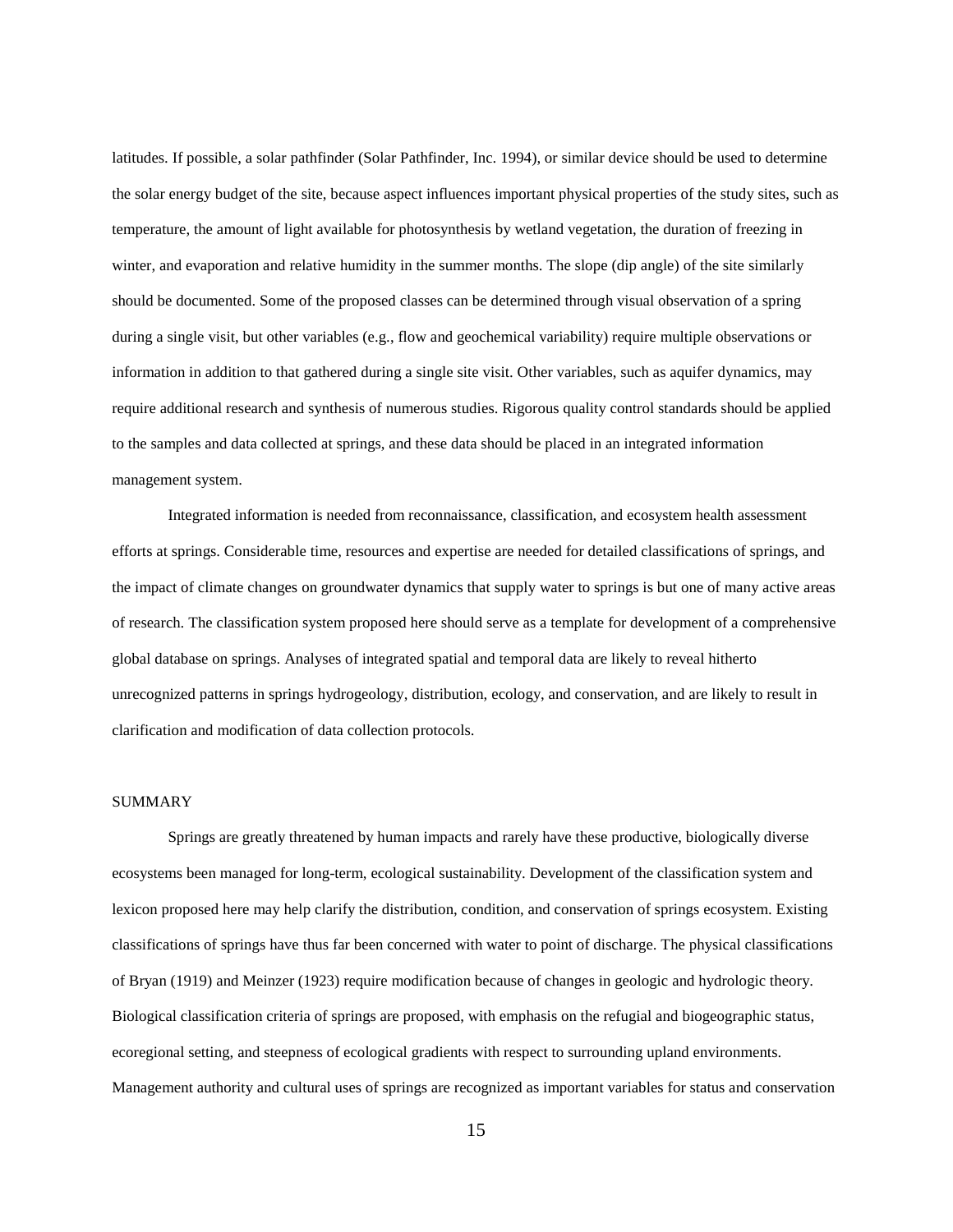analyses, although additional understanding of traditional cultural knowledge, history and uses of springs is often needed. Development of a well-managed information management will require rigorous quality control protocols. We recommend the use of the above classification system to develop this global database. Analyses of a large, well managed springs database will provide fruitful future research into springs ecology, and is essential for the conservation and sustainability of these ecosystems.

## ACKNOWLEDGEMENTS

The authors thank the following agencies and organizations for project support: the U. S. Forest Service; the U.S. National Park Service; the U.S. Bureau of Land Management, Grand Staircase Escalante National Monument; the U. S. Geological Survey, Section 104b; and the Salt River Project.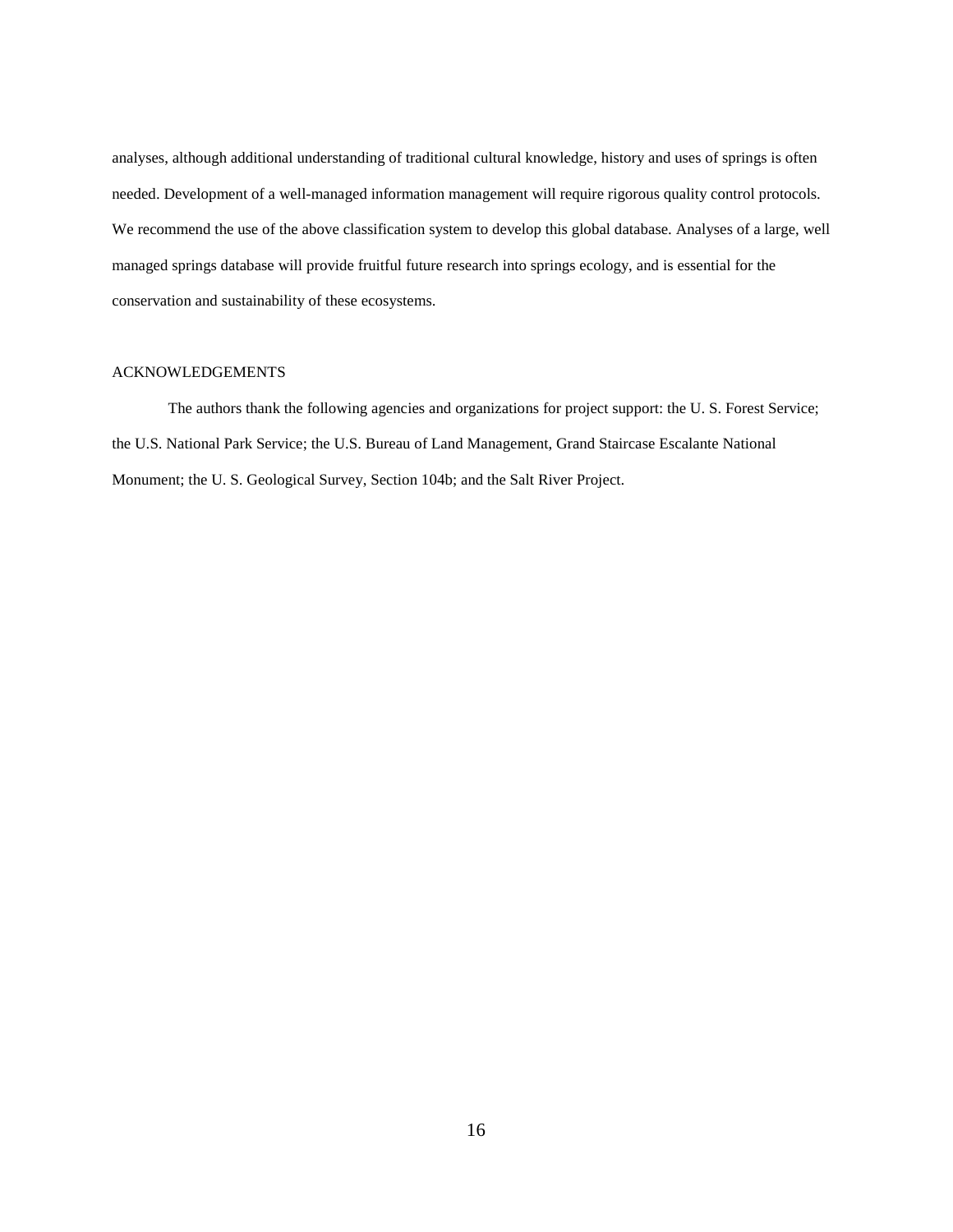Table 4.1: Proposed springs classification criteria and checklist.

| Spring Name                       |                           | Latitude                                                               |              | <b>Elevation</b>  |
|-----------------------------------|---------------------------|------------------------------------------------------------------------|--------------|-------------------|
| Sampling Date                     | Observers                 | Longitude                                                              |              | <b>Aspect</b>     |
| Map No.                           | Photo ID No.              | <b>GPS</b> Accuracy                                                    |              | Slope (Dip Angle) |
| Comments:                         |                           |                                                                        |              |                   |
|                                   |                           |                                                                        |              |                   |
|                                   |                           |                                                                        |              |                   |
|                                   |                           |                                                                        |              |                   |
|                                   |                           |                                                                        |              |                   |
|                                   |                           |                                                                        |              |                   |
|                                   |                           |                                                                        |              |                   |
| Class Variable                    | Type / Criterion          | Value / Descriptor                                                     | <b>Check</b> | <b>References</b> |
| Hydrostratigraphic unit           | Parent rock of aquifer(s) | Sedimentary (bedrock or unconsolidated sediments)                      |              | Meinzer 1923      |
|                                   |                           | Igneous                                                                |              | Meinzer 1923      |
|                                   |                           | Metamorphic                                                            |              | Meinzer 1923      |
|                                   |                           | Mixed (combination of above)                                           |              | This study        |
| Emergence environment – Jeri Cave |                           | Special case, not usually considered as a spring because it may not be |              | This study        |
| add drop box                      |                           | directly exposed to the atmosphere                                     |              |                   |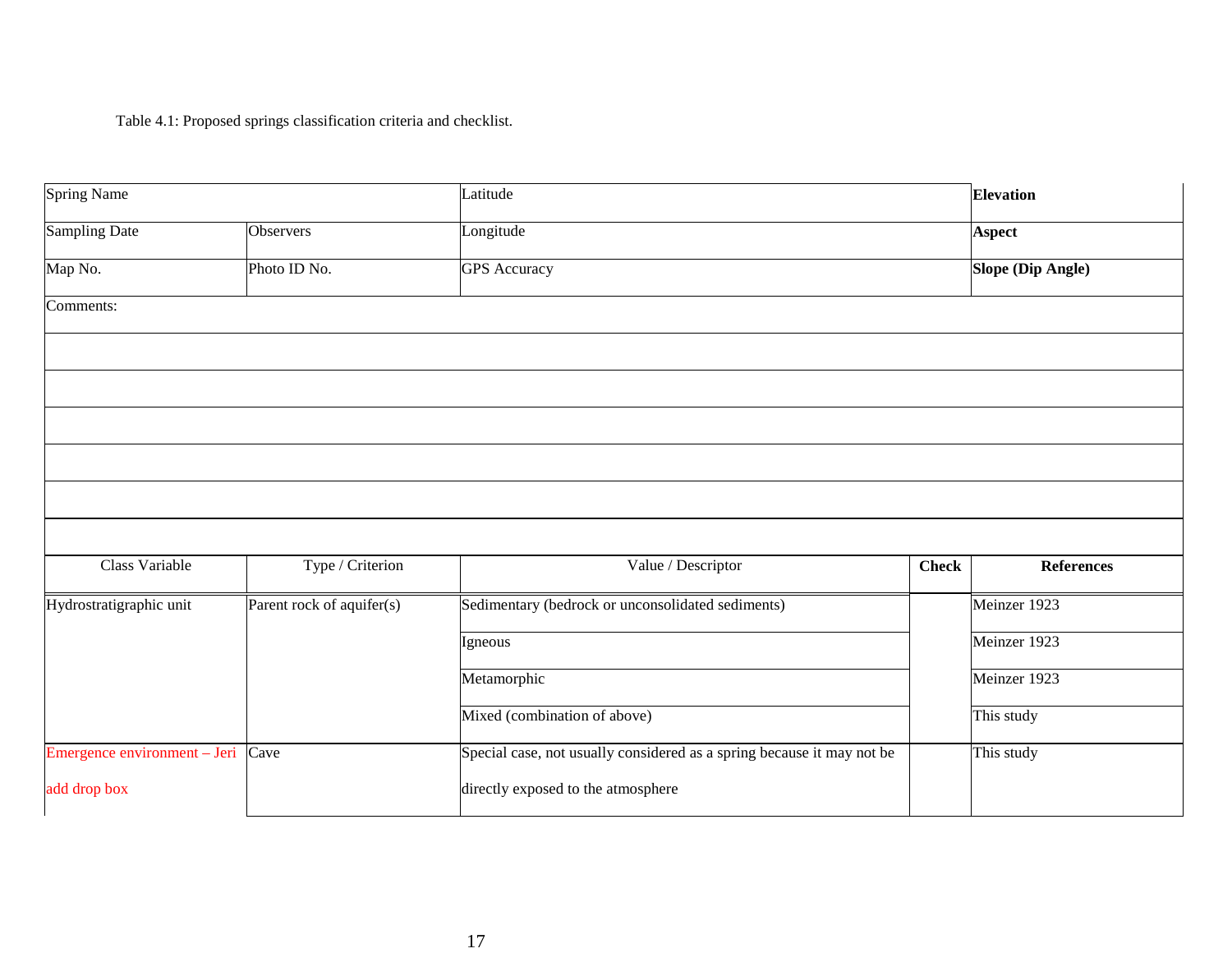|                                                             |                              | Subaerial, by geomorphic setting Above-ground emergence - note geomorphic setting (e.g., floodplain, | This study   |
|-------------------------------------------------------------|------------------------------|------------------------------------------------------------------------------------------------------|--------------|
|                                                             |                              | prairie, piedmont, canyon floor or wall, mountainside, etc.)                                         |              |
|                                                             | Subglacial                   | Above-ground emergence beneath a glacier                                                             | This study   |
|                                                             | Subaqueous-lentic freshwater | Aquatic emergence into pond or lake - note substratum (organic ooze,                                 | This study   |
|                                                             |                              | silt, sand, rock)                                                                                    |              |
|                                                             | Subaqueous-lotic freshwater  | Aquatic emergence into a stream or river- note substratum (organic                                   | This study   |
|                                                             |                              | ooze, silt, sand, rock)                                                                              |              |
|                                                             | Subaqueous-estuarine         | Aquatic emergence in an estuary- note substratum (organic ooze, silt,                                | This study   |
|                                                             |                              | sand, rock)                                                                                          |              |
|                                                             | Subaqueous-marine            | Aquatic emergence in a marine setting - note substrate (e.g., silt, sand,                            | This study   |
|                                                             |                              | coral,                                                                                               |              |
| Orifice geomorphology - - Jeri Seepage or filtration spring |                              | Groundwater exposed or discharged from numerous small openings in                                    | Meinzer 1923 |
| add drop box                                                |                              | permeable material                                                                                   |              |
|                                                             | Fracture spring              | Groundwater exposed or discharged from joints or fractures                                           | Meinzer 1923 |
|                                                             | Tubular spring               | Groundwater discharged from, or exposed in openings of channels,                                     | Meinzer 1923 |
|                                                             |                              | such as solution passages or tunnels                                                                 |              |
|                                                             |                              |                                                                                                      |              |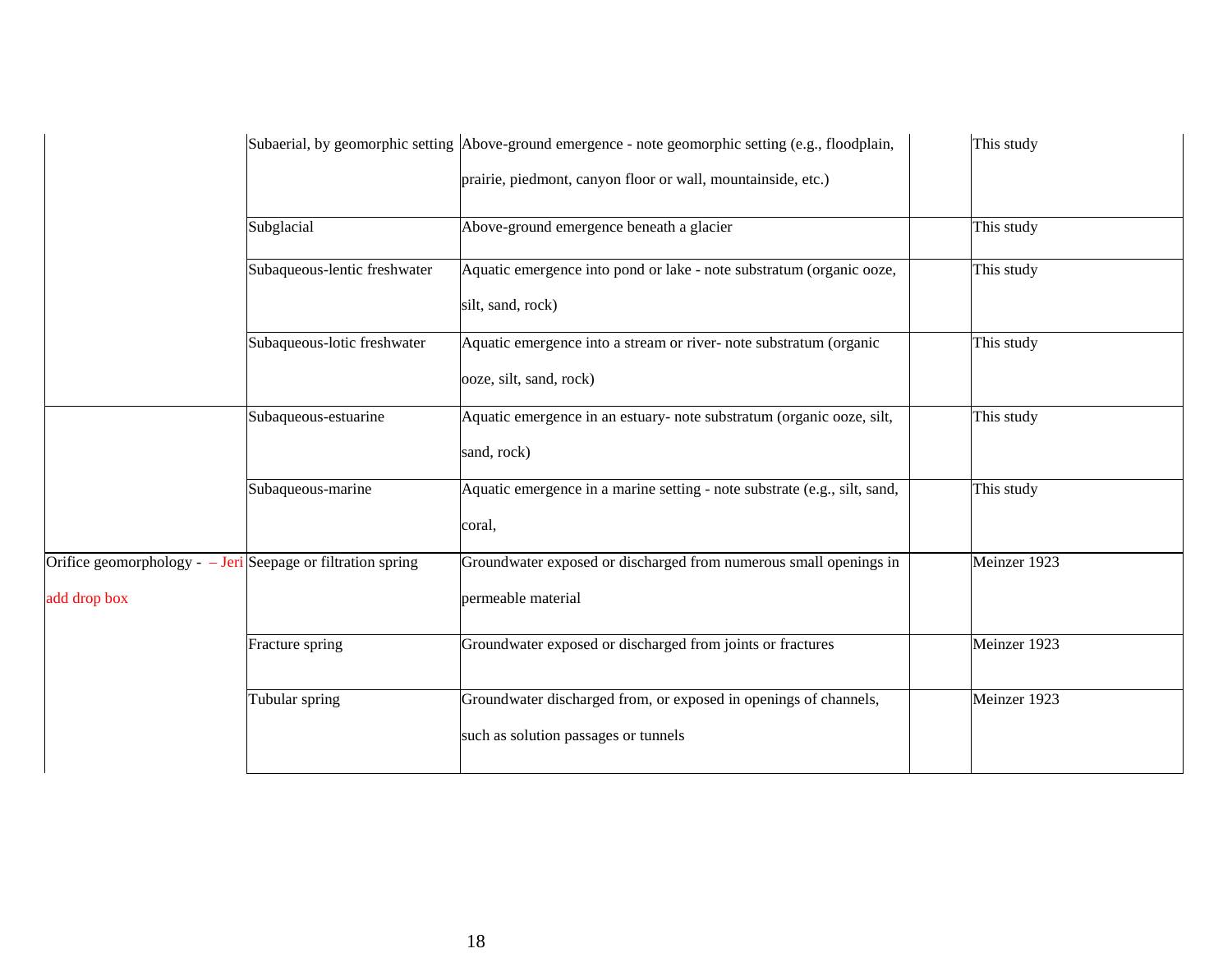|                                | Contact spring                  | Flow discharged along a stratigraphic contact (e.g., a hanging garden)                 | This study                  |
|--------------------------------|---------------------------------|----------------------------------------------------------------------------------------|-----------------------------|
| Sphere of discharge - Jeri add |                                 | Emergence in a cave                                                                    | This study                  |
| drop box                       | Cave                            |                                                                                        |                             |
|                                | Limnocrene - emerges from       | Emergence in pool(s)                                                                   | Modified from Meinzer 1923, |
|                                | lentic $pool(s)$                |                                                                                        | Hynes 1970                  |
|                                | Rheocrene - lotic channel floor | Flowing spring, emerges directly into one or more stream channels                      | Modified from Meinzer 1923, |
|                                |                                 |                                                                                        | <b>Hynes</b> 1970           |
|                                | (Carbonate) Mound-form          | Emerges from a mineralized mound                                                       | This study                  |
|                                | Helocrene (marsh) or cienega    | Emerges from low gradient wetlands; often indistinct or multiple                       | Modified from Meinzer 1923, |
|                                | (wet meadow)                    | sources                                                                                | Hynes 1970, this study      |
|                                | Hillslope spring                | Emerges from a hillslope $(30{\text -}60^{\circ}$ slope); often indistinct or multiple | This study                  |
|                                |                                 | sources                                                                                |                             |
|                                | Gushet                          | Discrete source flow gushes from a wall                                                | This study                  |
|                                | Hanging garden                  | Dripping flow emerges usually horizontally along a geologic contact                    | This study                  |
|                                | Geyser                          | Explosive flow                                                                         | This study                  |
|                                | Fountain                        | Artesian fountain form                                                                 | This study                  |
|                                | Hypocrene                       | A buried spring where flow does not reach the surface                                  | This study                  |
| Spring channel (if any)        | Spring-dominated stream         | Little external flow impact                                                            | Whiting and Stamm 1995      |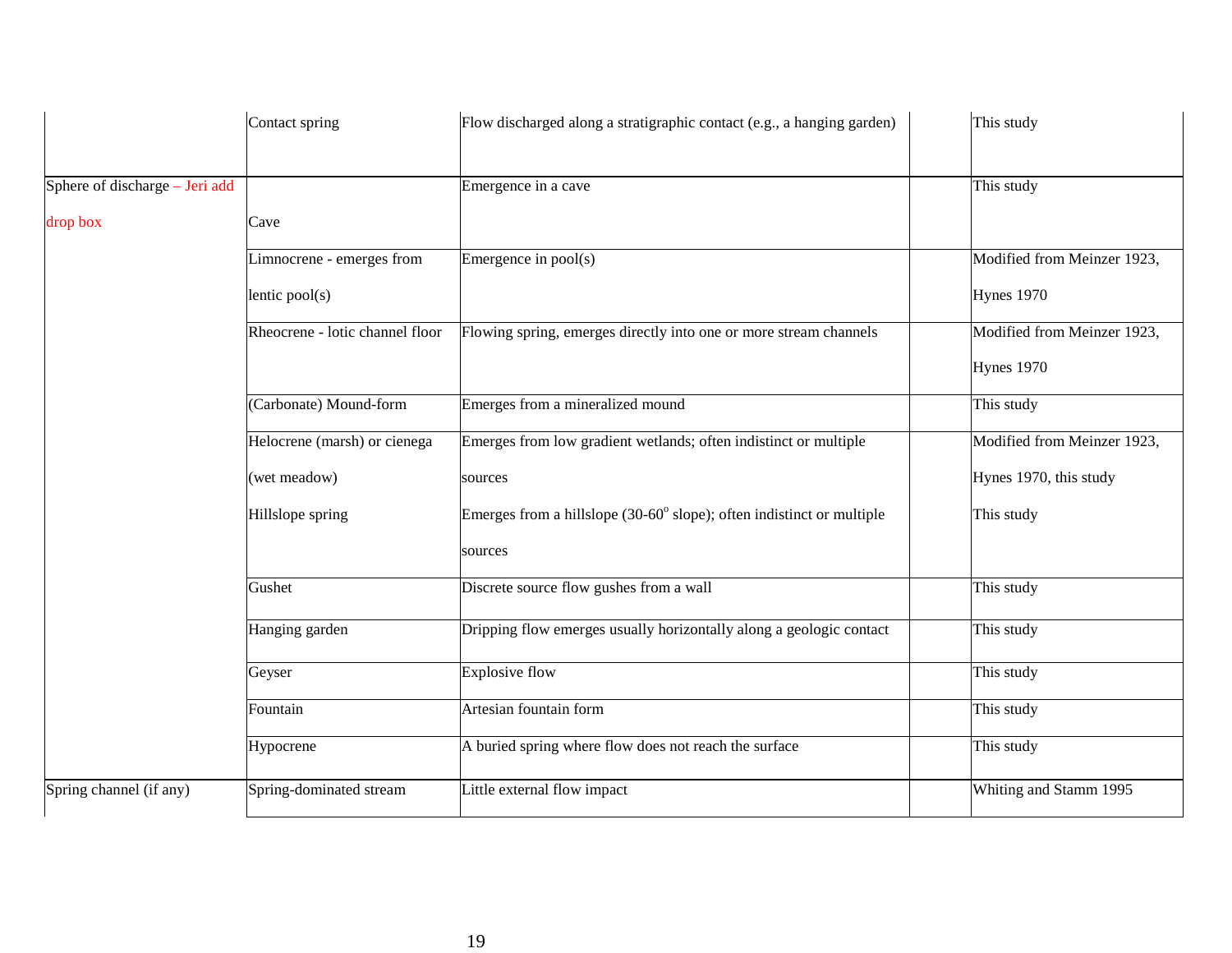|                         | Intermediate stream          | Spring and runoff channel morphologies                                                                  | This study                      |
|-------------------------|------------------------------|---------------------------------------------------------------------------------------------------------|---------------------------------|
|                         | Runoff-dominated stream      | Dominated by external flow impacts                                                                      | Whiting and Stamm 1995          |
| Flow forcing mechanisms | Gravity driven springs       | Depression, contact, fracture, or tubular springs                                                       | Meinzer 1923                    |
|                         | Increased pressure due to    | Artesian springs                                                                                        | Meinzer 1923                    |
|                         | gravity-driven head pressure |                                                                                                         |                                 |
|                         | differential                 |                                                                                                         |                                 |
|                         | Geothermal springs           | Springs associated with volcanism                                                                       | Meinzer 1923                    |
|                         |                              | Springs due to pressure produced "Coke-bottle" springs and springs associated with gas release in deep  | Meinzer 1923, Shipton et al. in |
|                         | by other forces              | seated fractures                                                                                        | press                           |
|                         |                              | Springs due to pressure produced Anthropogenic artesian or geyser systems (e.g., hot springs associated | This study                      |
|                         | by anthropogenic forces      | with Hoover Dam, Arizona-Nevada)                                                                        |                                 |
| Persistence             | Neorefugium                  | Holocene $(\langle 12,000 \rangle)$ yr old), zero endemic species                                       | Nekola 1999                     |
|                         | Paleorefugium                | Pleistocene or older $(\geq 12,000 \text{ yr old})$ , 1 or more endemic species                         | Nekola 1999                     |
|                         | Paleospring                  | Pleistocene but not apparent recent flow, travertine or other paleo flow                                | This study                      |
|                         |                              | indicators                                                                                              |                                 |
| Flow consistency        | Perennial                    | Continuous flow                                                                                         | Meinzer 1923                    |
|                         | Intermittent-regular         | Regular - flow occurs regularly on hourly or daily (e.g., some geysers),                                | Meinzer 1923; this study        |
|                         |                              | seasonally, annually, or interannually                                                                  |                                 |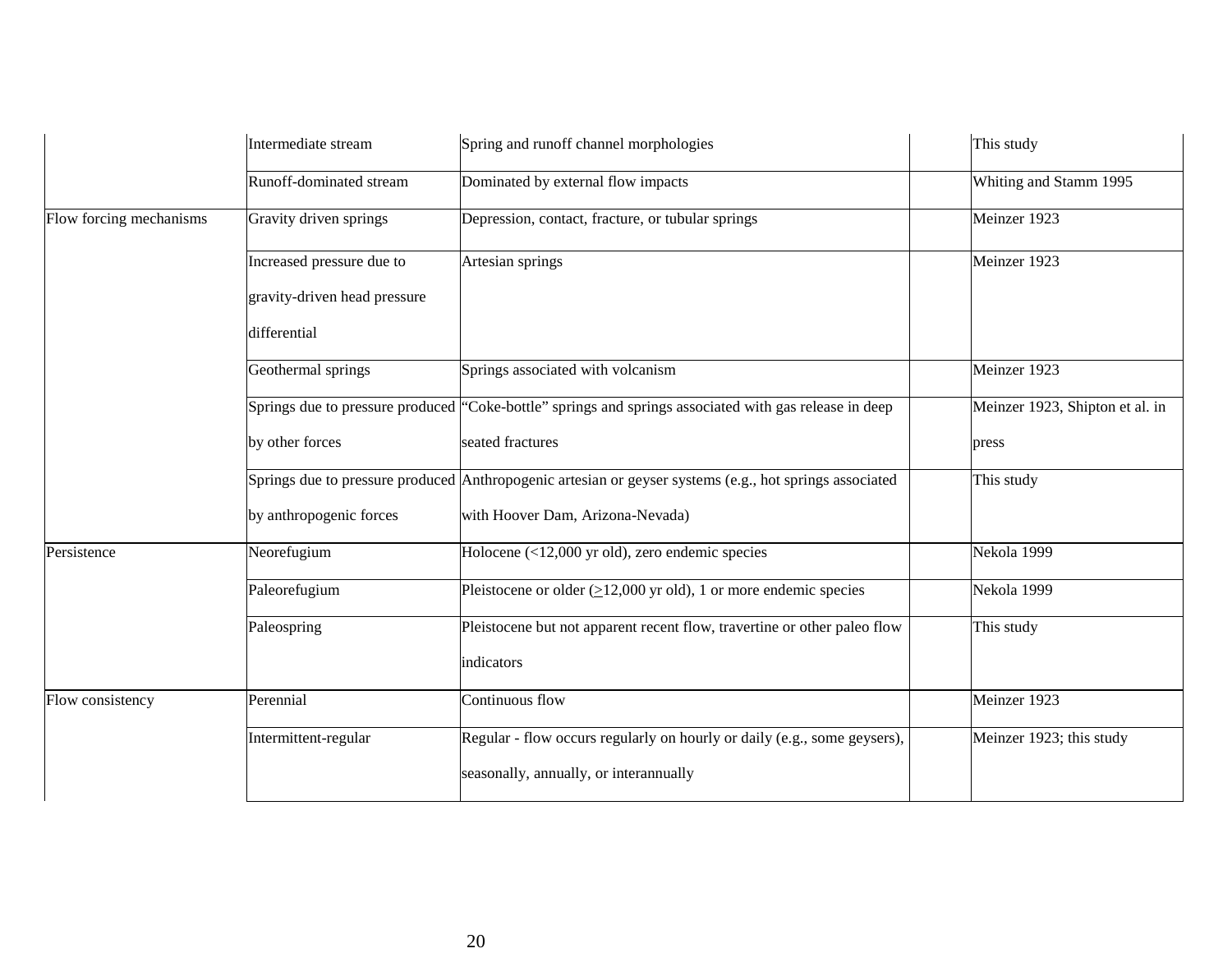|                   | Intermittent-erratic                                    | Flow occurs only on an erratic basis, can be noted with vegetative | This study                  |
|-------------------|---------------------------------------------------------|--------------------------------------------------------------------|-----------------------------|
|                   |                                                         | indicators                                                         |                             |
|                   | Intermittent-dry                                        | No flow at all times of measurement                                |                             |
| Flow rate (mean)  | Unmeasurable                                            | No discernable flow to measure                                     | This study                  |
|                   | First                                                   | $< 0.12$ gpm $(< 10$ ml/s)                                         | Modified from Meinzer 1923  |
|                   | Second                                                  | $0.12 - 1.0$ gpm $\overline{(10 - 100 \text{ m/s})}$               | Modified from Meinzer 1923  |
|                   | Third                                                   | $1.0 - 10$ gpm $(0.10 - 1.0$ L/s)                                  | Modified from Meinzer 1923  |
|                   | Fourth                                                  | $10 - 100$ gpm $(1.0 - 10$ L/s)                                    | Modified from Meinzer 1923  |
|                   | Fifth                                                   | 100 - 448.8 gpm (10. - 100 L/s)                                    | Modified from Meinzer 1923  |
|                   | Sixth                                                   | 448.8 - 4,488 gpm (0.10 - 1.0 m <sup>3</sup> /s)                   | Modified from Meinzer 1923  |
|                   | Seventh                                                 | $4,488 - 44,880$ gpm $(1.0 - 10.$ m <sup>3</sup> /s)               | Modified from Meinzer 1923  |
|                   | Eighth                                                  | >44,880 gpm (>10 m <sup>3</sup> /s)                                | Modified from Meinzer 1923  |
| Flow variability  | ( $CVR$ Steady (extraordinarily balanced) $ 1.0 - 2.5 $ |                                                                    | Meinzer 1923, Netopil 1971, |
| $= Q10\%/Q90\%$ ) |                                                         |                                                                    | Alvaro and Wallace 1994     |
|                   | Moderately (well) balanced                              | $2.6 - 5.0$                                                        | Meinzer 1923, Netopil 1971, |
|                   |                                                         |                                                                    | Alvaro and Wallace 1994     |
|                   | <b>Balanced</b>                                         | $5.1 - 7.5$                                                        | Meinzer 1923, Netopil 1971, |
|                   |                                                         |                                                                    | Alvaro and Wallace 1994     |
|                   | Moderately unbalanced                                   | $7.6 - 10.0$                                                       | Meinzer 1923, Netopil 1971, |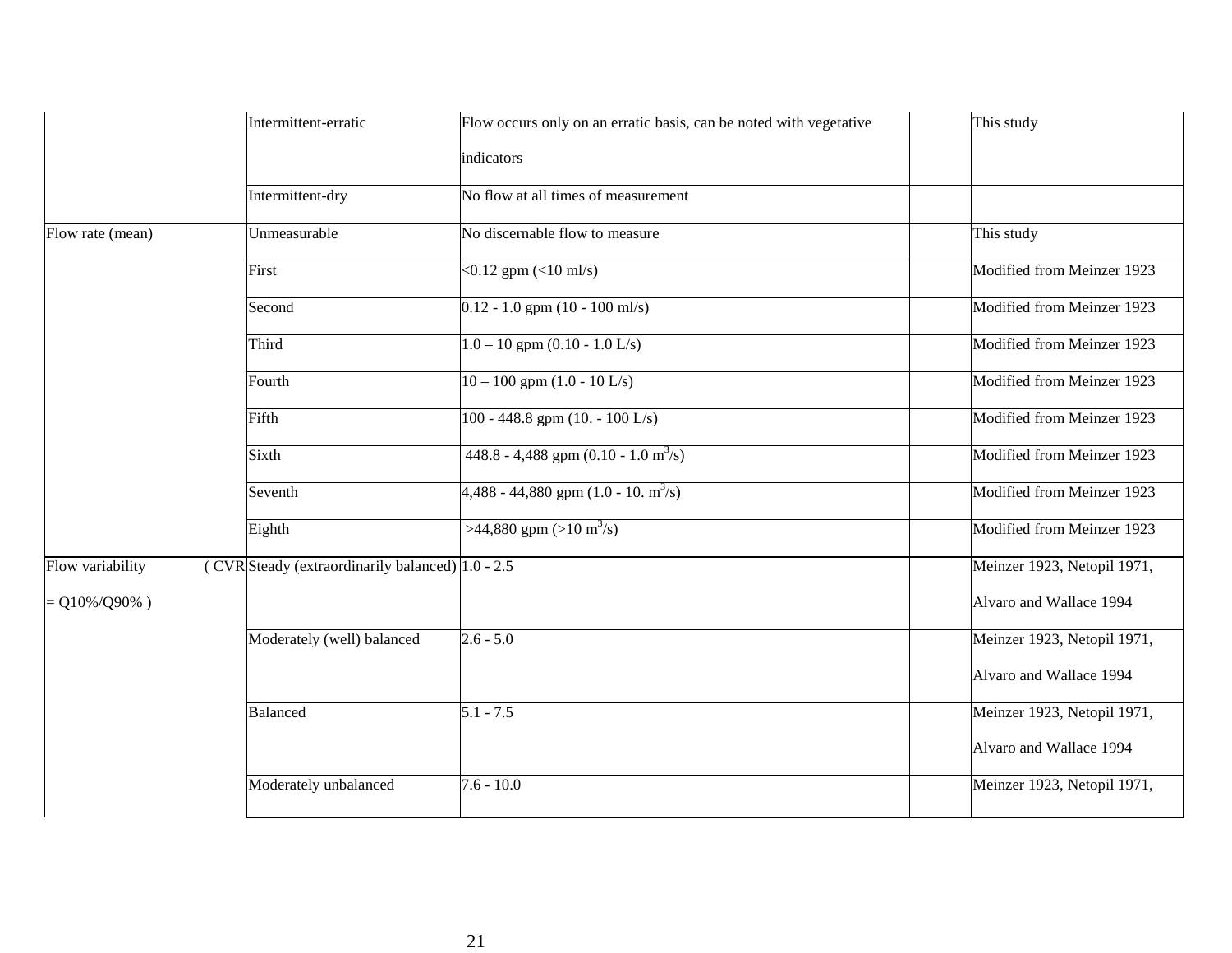|                      |                                  |                                                                                                                                 | Alvaro and Wallace 1994     |
|----------------------|----------------------------------|---------------------------------------------------------------------------------------------------------------------------------|-----------------------------|
|                      | Highly unsteady (extraordinarily | >10.0                                                                                                                           | Meinzer 1923, Netopil 1971, |
|                      | unbalanced)                      |                                                                                                                                 | Alvaro and Wallace 1994     |
|                      | Ephemeral                        | Infinite                                                                                                                        | This study                  |
| Water temperature    | Cold                             | Below mean annual ambient temperature                                                                                           | Alfaro and Wallace, 1994    |
|                      | Normal                           | Within 12.2°C of the mean ambient temperature                                                                                   | Alfaro and Wallace, 1994    |
|                      | Geothermal - warm                | >12.2 °C warmer than mean annual ambient temperature but <37.8 °C                                                               | Alfaro and Wallace, 1994    |
|                      | Hot                              | Significantly warmer than mean annual ambient temperature 37.8° C-<br>$100^{\circ}$ C                                           | Alfaro and Wallace, 1994    |
|                      | Superheated (usually             | $>100^{\circ}$ C                                                                                                                | This study                  |
|                      | pressurized)                     |                                                                                                                                 |                             |
|                      | Ambient temperature              | Taken at time of spring water temperature measurement, temperature at<br>time of measurement varies with daily mean temperature | This study                  |
| Dominant cation type | Magnesium type                   | Magnesium (Mg) is dominant cation                                                                                               | after Back 1966             |
|                      | Calcium type                     | Calcium (Ca) is dominant cation                                                                                                 | after Back 1966             |
|                      | Sodium type                      | Sodium (Na) is dominant cation                                                                                                  | after Back 1966             |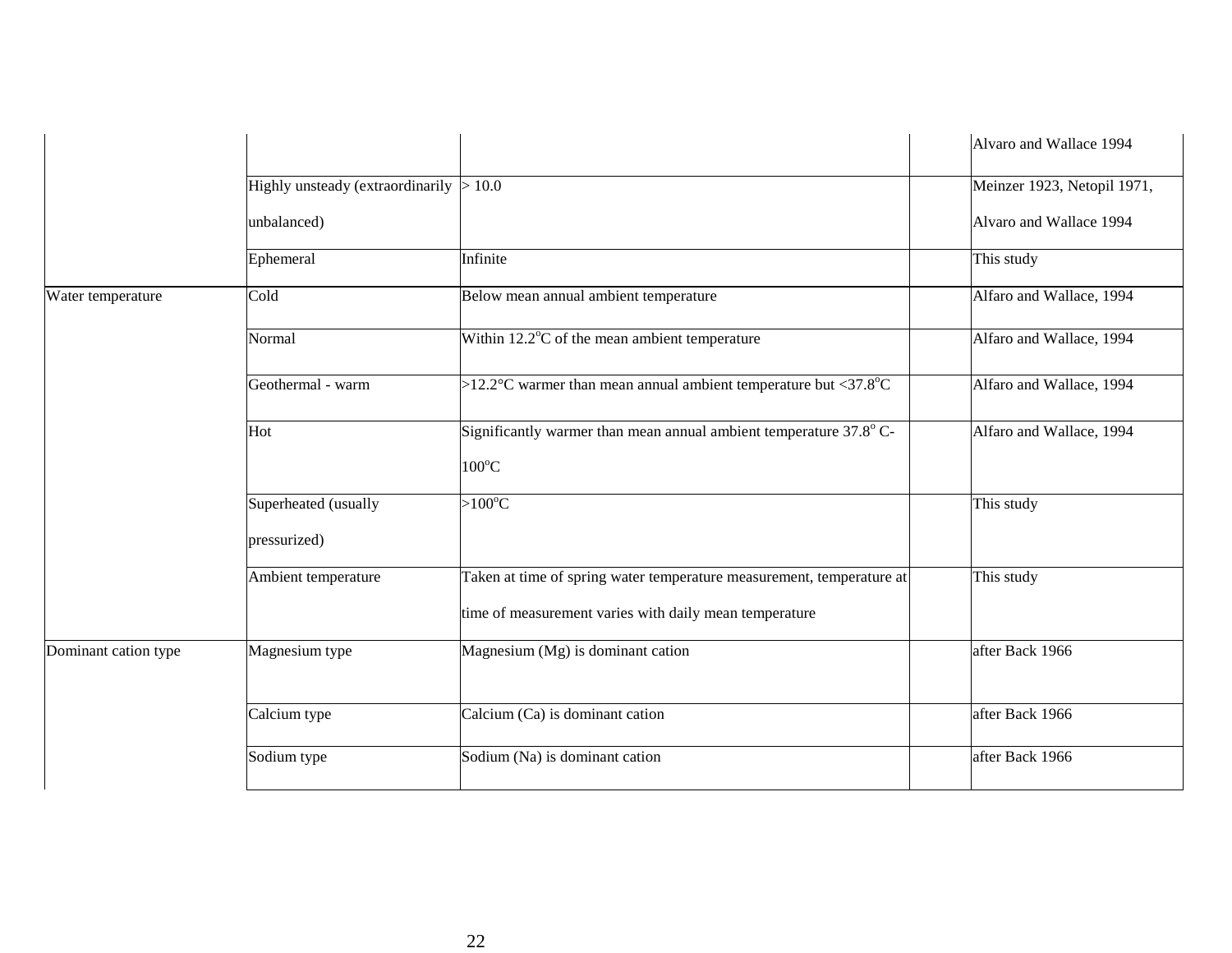|                           | No dominant type           | No dominant cation                                                      | after Back 1966           |
|---------------------------|----------------------------|-------------------------------------------------------------------------|---------------------------|
| Dominant anion type       | Sulfate type               | Sulfate $(SO_4)$ is dominant anion                                      | after Back 1966           |
|                           | Bicarbonate type           | Carbonate $(CO_3)$ and bicarbonate $(HCO_3)$ are dominant anions        | after Back 1966           |
|                           | Chloride type              | Chloride (Cl) is dominant anion                                         | after Back 1966           |
|                           | No dominant type           | No dominant anion                                                       | after Back 1966           |
| Minor constituents        | List of minor constituents | For example, borate, iron                                               | Meinzer 1923, Clarke 1924 |
| Pollution indicators      | Polluted - mineral         | For example, selenium, fecal coliform                                   | This study                |
|                           | Polluted - biological      | For example, fecal colliform                                            | This study                |
|                           | Polluted - human           | For example, debris                                                     | This study                |
|                           | Polluted - multiple        | Combination of three above                                              | This study                |
| Tracers                   | List of tracers            | For example, stable isotopes, radioactive isotopes, rare-earth elements | Kreamer et al. 1996       |
| Alkalinity                | List value                 |                                                                         | Clarke 1924, Furtak and   |
|                           |                            |                                                                         | Langguty 1986             |
| Total dissolved solids or | Hyperfresh                 | 0 to 100 mg/L TDS                                                       | This study                |
| specific conductance      |                            |                                                                         |                           |
|                           | Fresh                      | 100 to 1,000 mg/L TDS                                                   | Fetter 1994               |
|                           | <b>Brackish</b>            | .000 to 10,000 mg/L TDS                                                 | Fetter 1994               |
|                           |                            |                                                                         |                           |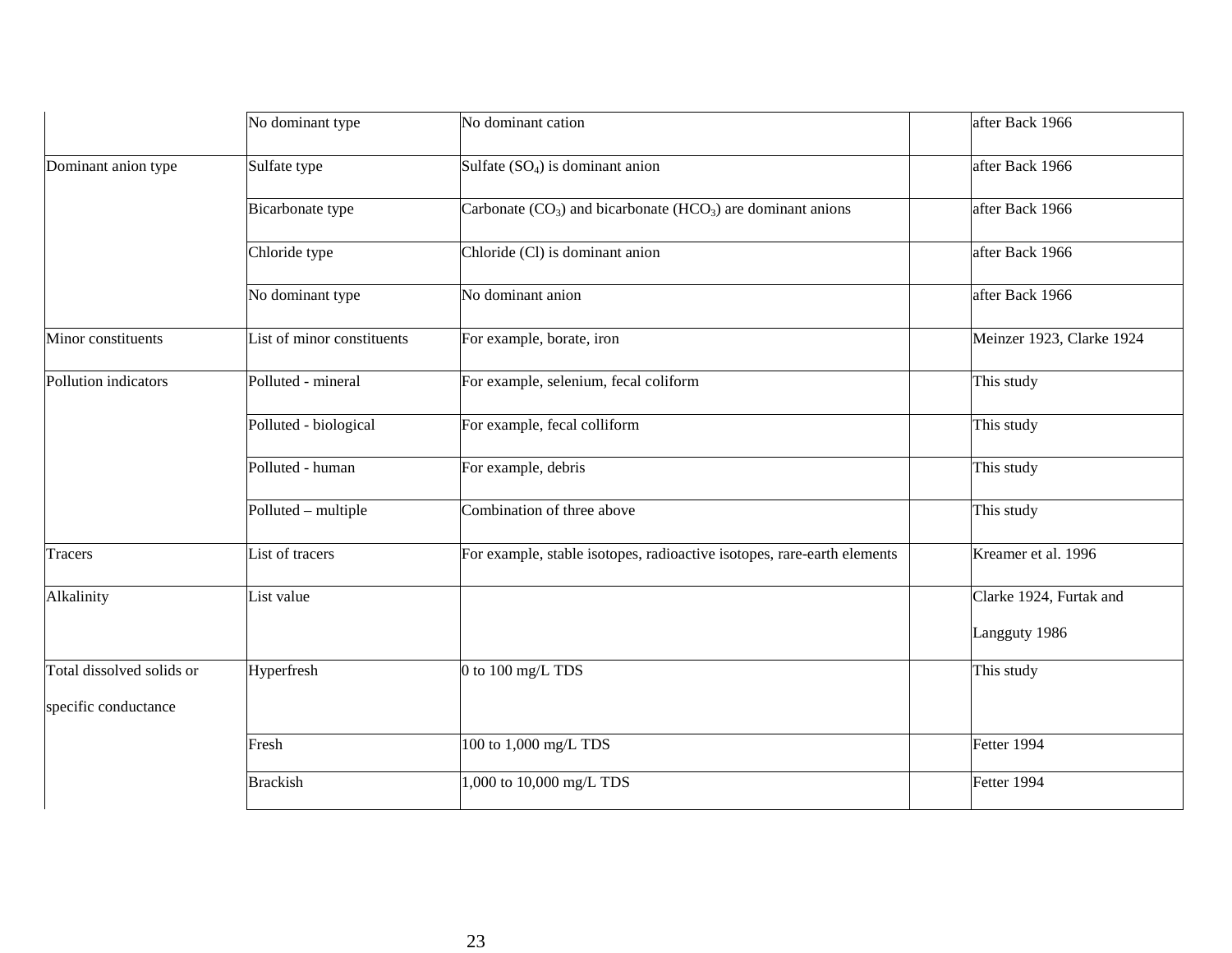|                             | Saline             | 10,000 to 100,000 mg/L TDS                                | Fetter 1994      |
|-----------------------------|--------------------|-----------------------------------------------------------|------------------|
|                             | <b>Brine</b>       | $> 100,000$ mg/L TDS                                      | Fetter 1994      |
| pH                          | Acidic             | pH < 5.0                                                  | This study       |
|                             | Moderately acidic  | 5.0 < pH < 6.0                                            | This study       |
|                             | Neutral            | 6.0 < pH < 8.0                                            | This study       |
|                             | Moderately basic   | 8.0 < pH < 10.0                                           | This study       |
|                             | <b>Basic</b>       | pH > 10.0                                                 | This study       |
| Nutrient concentrations     | Low nitrate        | $NO3-N < 0.3$ mg/L                                        | This study       |
|                             | Moderate nitrate   | $0.3 < NO_3-N < 5$ mg/L                                   | This study       |
|                             | High nitrate       | $NO_3-N > 5.0$ mg/L                                       | This study       |
|                             | Low phosphate      | $PO4 < 50 \mu g/L$                                        | This study       |
|                             | Moderate phosphate | $50 \mu g/L < PQ_4 < 500 \mu g/L$                         | This study       |
|                             | High phosphate     | $PO_4 > 500 \mu g/L$                                      | This study       |
| Mean annual air temperature | Pergelic           | Mean annual temperature $< 0$ <sup>o</sup> C              | <b>Bull 1991</b> |
|                             | Frigid             | $0^{\circ}$ C < mean annual temperature < $8^{\circ}$ C   | <b>Bull 1991</b> |
|                             | Mesic              | $8^{\circ}$ C < mean annual temperature < 15 $^{\circ}$ C | <b>Bull 1991</b> |
|                             | Thermic            | $15^{\circ}$ C < mean annual temperature < $22^{\circ}$ C | <b>Bull 1991</b> |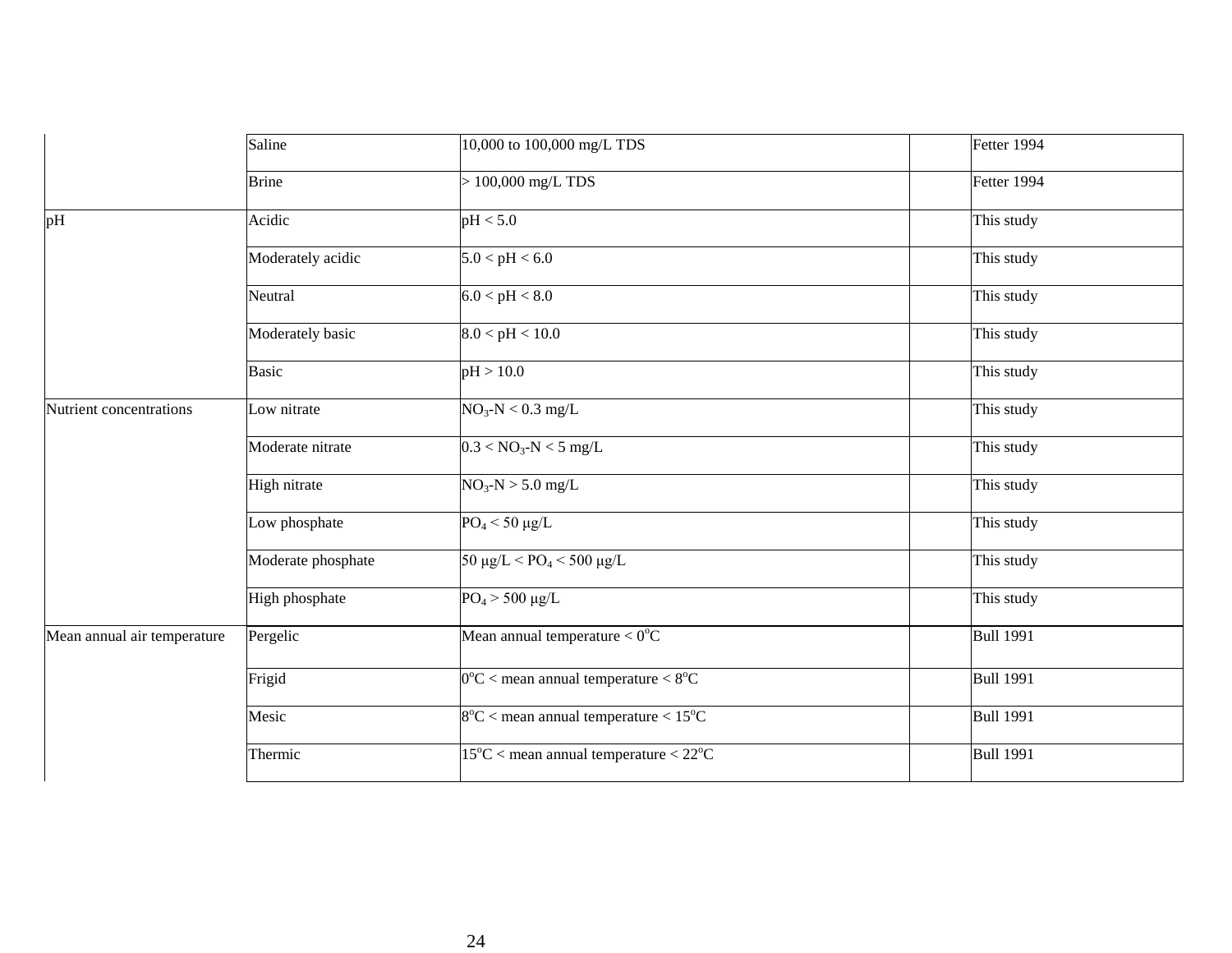|                             | Hyperthermic           | Mean annual temperature $>22^{\circ}$ C       | <b>Bull 1991</b> |
|-----------------------------|------------------------|-----------------------------------------------|------------------|
| Air temperature seasonality | Nonseasonal            | Seasonality index $<$ 2                       | <b>Bull 1991</b> |
|                             | Weakly seasonal        | $2 <$ Seasonality index $<$ 5                 | <b>Bull 1991</b> |
|                             | Moderately seasonal    | $5 <$ Seasonality index $< 15$                | <b>Bull 1991</b> |
|                             | Strongly seasonal      | Seasonality index $> 15$                      | <b>Bull 1991</b> |
| Mean annual precipitation   | Extremely arid         | Mean annual precip. $<$ 50 mm                 | <b>Bull 1991</b> |
|                             | Arid                   | 50 mm < mean annual precip $<$ 250 mm         | <b>Bull 1991</b> |
|                             | Semi-arid              | $250$ mm < mean annual precip. $<$ 500 mm     | <b>Bull 1991</b> |
|                             | Semi-humid             | $500$ mm < mean annual precip. < 1,000 mm     | <b>Bull 1991</b> |
|                             | Humid                  | $1,000$ mm < mean annual precip. < $2,000$ mm | <b>Bull 1991</b> |
|                             | <b>Extremely humid</b> | Mean annual precip. $> 2,000$ mm              | <b>Bull 1991</b> |
| Precipitation seasonality   | Nonseasonal            | 1 to 1.6, seasonality index                   | <b>Bull 1991</b> |
|                             | Weakly seasonal        | 1.6 to 2.5, seasonality index                 | <b>Bull 1991</b> |
|                             | Moderately seasonal    | 2.5 to 10, seasonality index                  | <b>Bull 1991</b> |
|                             | Strongly seasonal      | Seasonality index $> 10$                      | <b>Bull 1991</b> |
| Growing season length       | Short                  | Number of degree days $>$ xx                  | This study       |
|                             | Medium                 | $Xx$ < number of degree days < xx             |                  |
|                             | Long                   | Number of degree days $>$ xx                  |                  |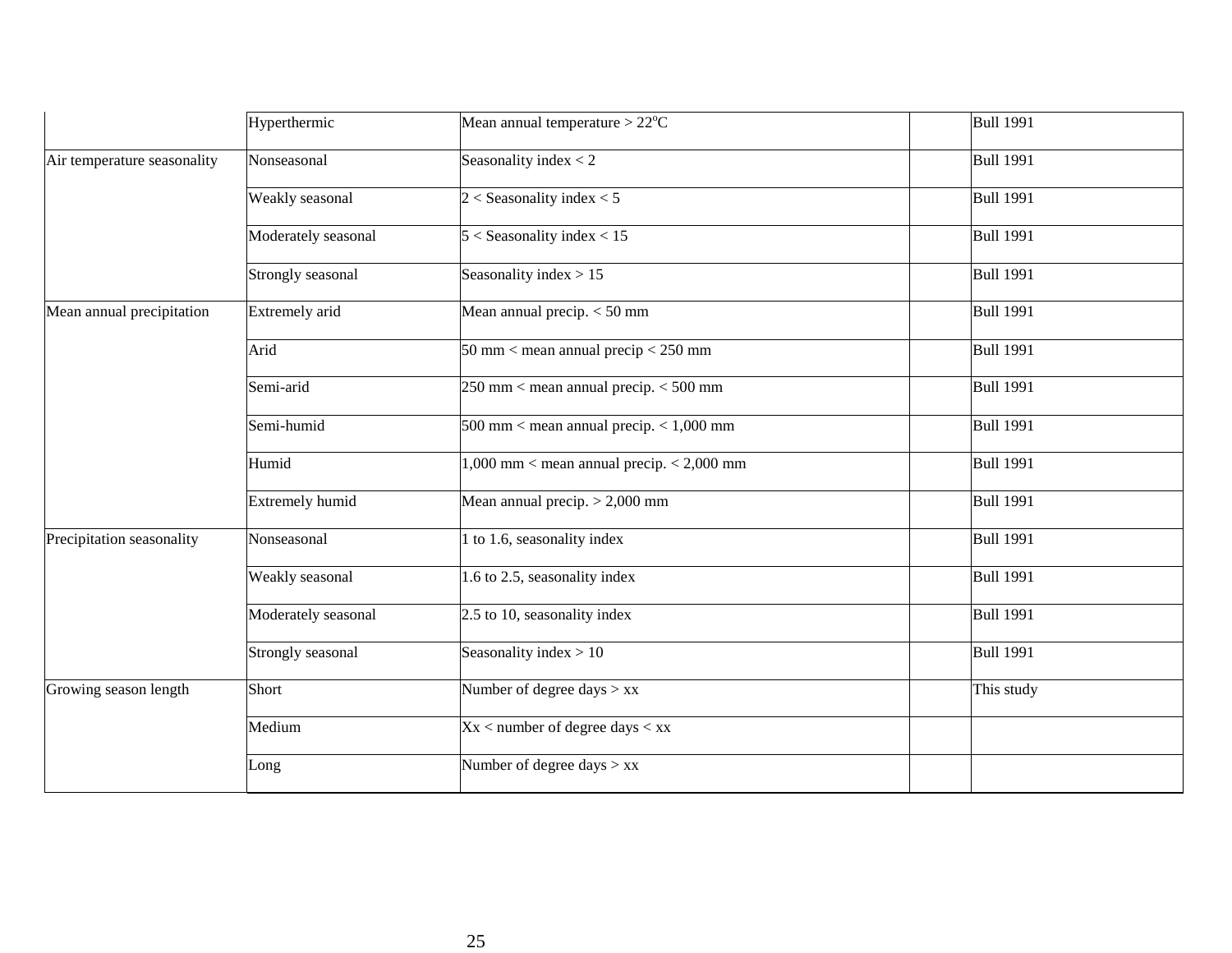| Surrounding ecosystem(s)      | Terrestrial              | Barrenlands                                                   | This study |
|-------------------------------|--------------------------|---------------------------------------------------------------|------------|
|                               |                          | Grasslands                                                    | This study |
|                               |                          | <b>Herblands</b>                                              | This study |
|                               |                          | Shrublands                                                    | This study |
|                               |                          | Woodlands                                                     | This study |
|                               |                          | Forest                                                        | This study |
|                               | Freshwater               | Lentic                                                        | This study |
|                               |                          | Lotic                                                         | This study |
|                               | Marine                   | Euphotic (shallow) - note substrata (e.g., silt, sand, coral) | This study |
|                               |                          | Aphotic (deep)                                                | This study |
|                               | Urban/suburban/rural     | Note human development                                        |            |
| Biogeographic isolation       | Nearest spring very near | $<$ 1-100 m between springs                                   | This study |
|                               | Nearest spring nearby    | 100 m -1 km between springs                                   | This study |
|                               | Moderately isolated      | 1-10 km between springs                                       | This study |
|                               | Isolated                 | 10-100 km between springs                                     | This study |
|                               | Highly isolated          | >100 km between springs                                       | This study |
| Habitat size (habitat area of | Extremely small          | $<$ 2 m <sup>2</sup>                                          | This study |
| associated aquatic, wetland,  |                          |                                                               |            |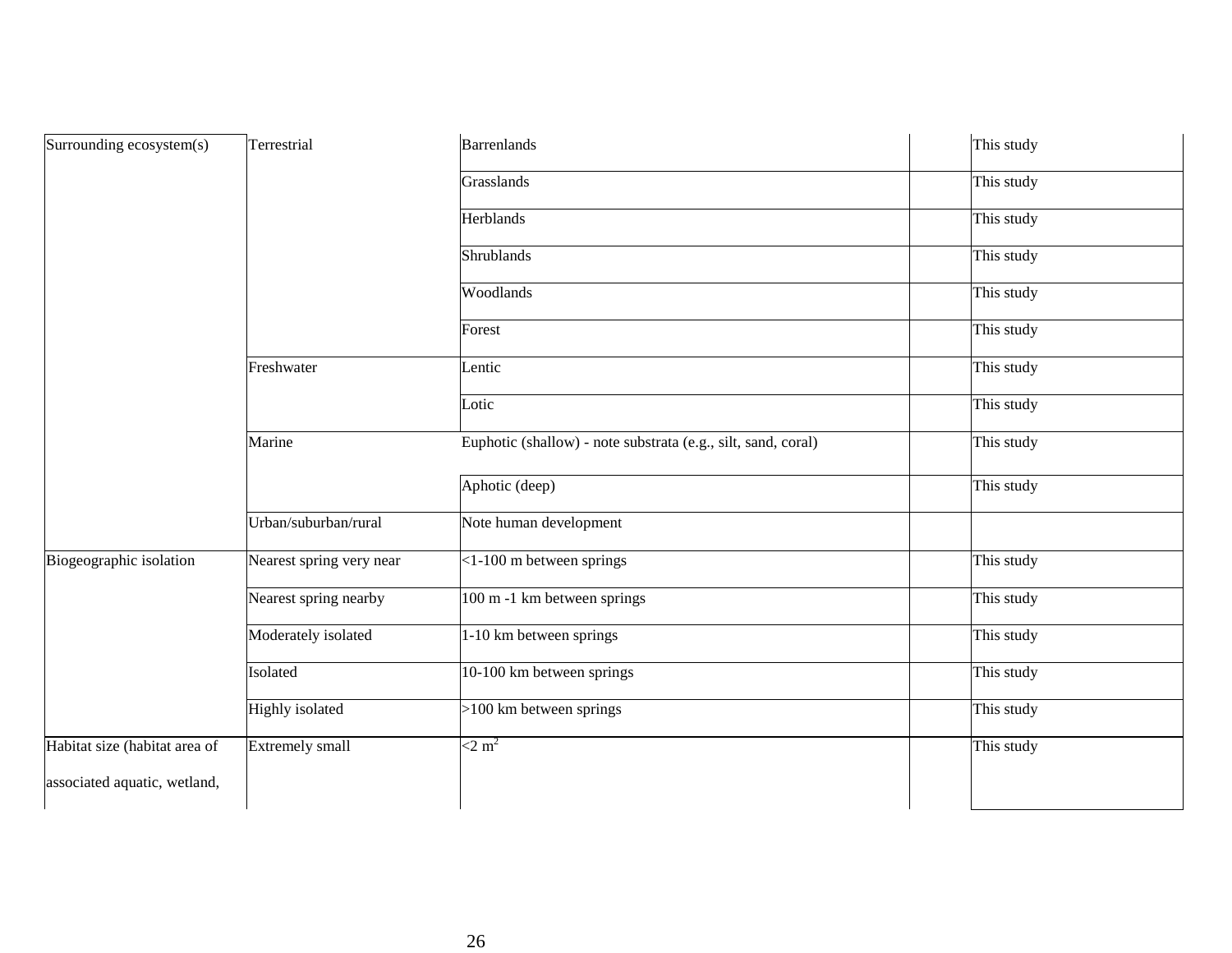| riparian areas)                |                        |                                                           |            |
|--------------------------------|------------------------|-----------------------------------------------------------|------------|
|                                |                        |                                                           |            |
|                                | Very small             | $2-10 \text{ m}^2$                                        | This study |
|                                | Small                  | $10-100 \text{ m}^2$                                      | This study |
|                                | Medium-small           | $100-1,000 \text{ m}^2$                                   | This study |
|                                | Medium-large           | $0.1 - 1.0$ ha                                            | This study |
|                                | Large                  | $1-10$ ha                                                 | This study |
|                                | Very large             | 10-100 ha                                                 | This study |
|                                | <b>Extremely large</b> | $>100$ ha                                                 | This study |
| Microhabitat diversity:        | Cave                   | Permanently dark zone                                     | This study |
| $H' = -\Sigma (p_i * log p_i)$ |                        |                                                           |            |
|                                |                        | Twilight zone                                             | This study |
|                                |                        | Entrance                                                  | This study |
|                                | Wet wall               | Wet, seeping, or dry wall(s)                              | This study |
|                                | Madicolous             | Falling or fast flowing stream water                      | This study |
|                                | Hyporheic              | Habitat beneath the floor of the stream                   | This study |
|                                | Open-water pool(s)     | Mud, ooze, sand, gravel, boulder, or bedrock-floored pond | This study |
|                                | Spring stream(s)       | Fine-grained (sand or silt) floor                         | This study |
|                                |                        | Gravel floor (note embeddedness of gravels)               | This study |
|                                |                        |                                                           |            |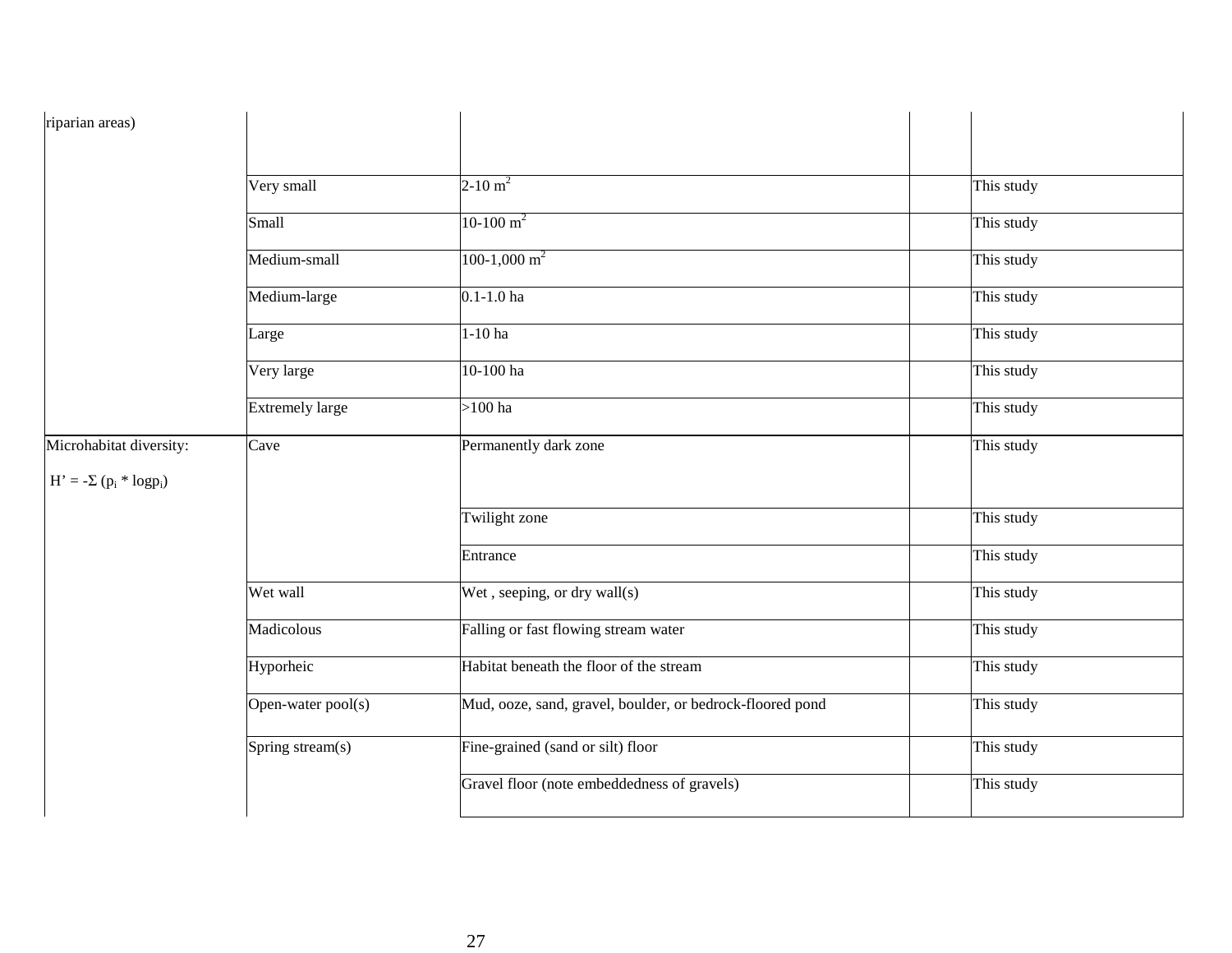|              |                                                | Cobble-boulder floor                                                                 | This study                         |
|--------------|------------------------------------------------|--------------------------------------------------------------------------------------|------------------------------------|
|              |                                                | <b>Bedrock floor</b>                                                                 | This study                         |
|              | Wet meadow                                     | Cienega - low slope wetlands                                                         | This study                         |
|              |                                                | High slope wetlands                                                                  | This study                         |
|              | Riparian                                       | Note area by vegetation cover type                                                   | This study                         |
|              | Spray zone                                     | Areas watered by spray from waterfalls                                               | Gressleson et al. 1987, this study |
|              | Barren rock                                    | Cliffs, slopes, or relatively flat                                                   | This study                         |
|              | Microhabitat diversity                         | Shannon diversity index calculated using proportion of each                          | Shannon 1948                       |
|              |                                                | microhabitat area                                                                    |                                    |
| <b>Biota</b> | Plant species richness                         | Species observed with percent cover of each species in each major                    | This study                         |
|              |                                                | vegetation patch by stratum - ground, shrub, mid-canopy=woodland,                    |                                    |
|              |                                                | and tall canopy; note any sensitive species                                          |                                    |
|              | Vegetation diversity                           | $H' = -\Sigma$ Shannon diversity index, using percent cover for each stratum in each | Shannon 1948                       |
|              | $(p_i * log p_i)$                              | patch                                                                                |                                    |
|              | Invertebrate species richness                  | Number and species observed; note any sensitive species                              | This study                         |
|              | Invertebrate diversity                         | $H' = -$ Shannon diversity index, using quantitative measures of diversity for       | Shannon 1948                       |
|              | $\Sigma$ (p <sub>i</sub> * logp <sub>i</sub> ) | aquatic and terrestrial taxa separately                                              |                                    |
|              |                                                |                                                                                      |                                    |
|              |                                                |                                                                                      |                                    |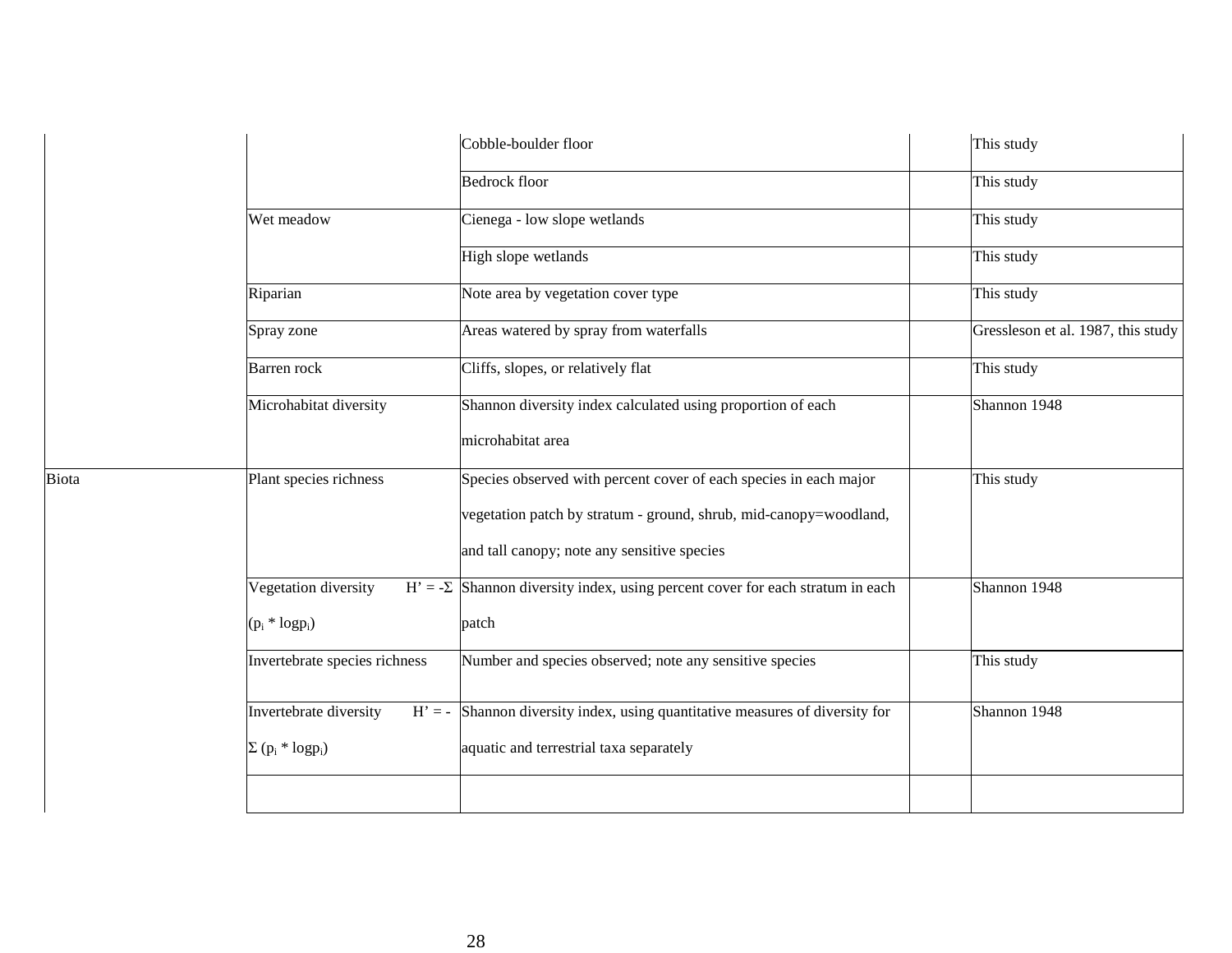|                     | Animal species richness            | Number and species observed;                                          | This study   |
|---------------------|------------------------------------|-----------------------------------------------------------------------|--------------|
|                     |                                    | note any sensitive species                                            |              |
|                     | Animal diversity<br>$H' = -\Sigma$ | Shannon diversity index, using quantitative measures of diversity for | Shannon 1948 |
|                     | $(p_i * log p_i)$                  | aquatic and terrestrial taxa separately                               |              |
| Land use management | Land ownership                     | Federal, state, local, private                                        | This study   |
|                     | Legal authorities                  | Applicable laws, including water rights and environmental protection  | This study   |
|                     |                                    | laws                                                                  |              |
|                     | Land use history                   | Land use history should be referenced or compiled                     | White 1979   |
|                     | Prehistoric/early historic         | Document any use of spring by prehistoric or early historic cultures  | This study   |
|                     | Use/modification                   |                                                                       |              |
|                     | Primary use                        | Culinary, livestock watering, recreation, religious, wildlife,        | This study   |
|                     |                                    | conservation, research, other                                         |              |
|                     | Secondary use                      | Culinary, livestock watering, recreation, religious, wildlife,        | This study   |
|                     |                                    | conservation, research, other                                         |              |
|                     | Other uses                         | Culinary, livestock watering, recreation, religious, wildlife,        | This study   |
|                     |                                    | conservation, research, other                                         |              |
|                     | Groundwater modification           | Extraction, augmentation, pollution                                   | This study   |
|                     | Emergent flow regulation           | Dewatering, abstraction, diversion, pollution                         | This study   |
|                     |                                    |                                                                       |              |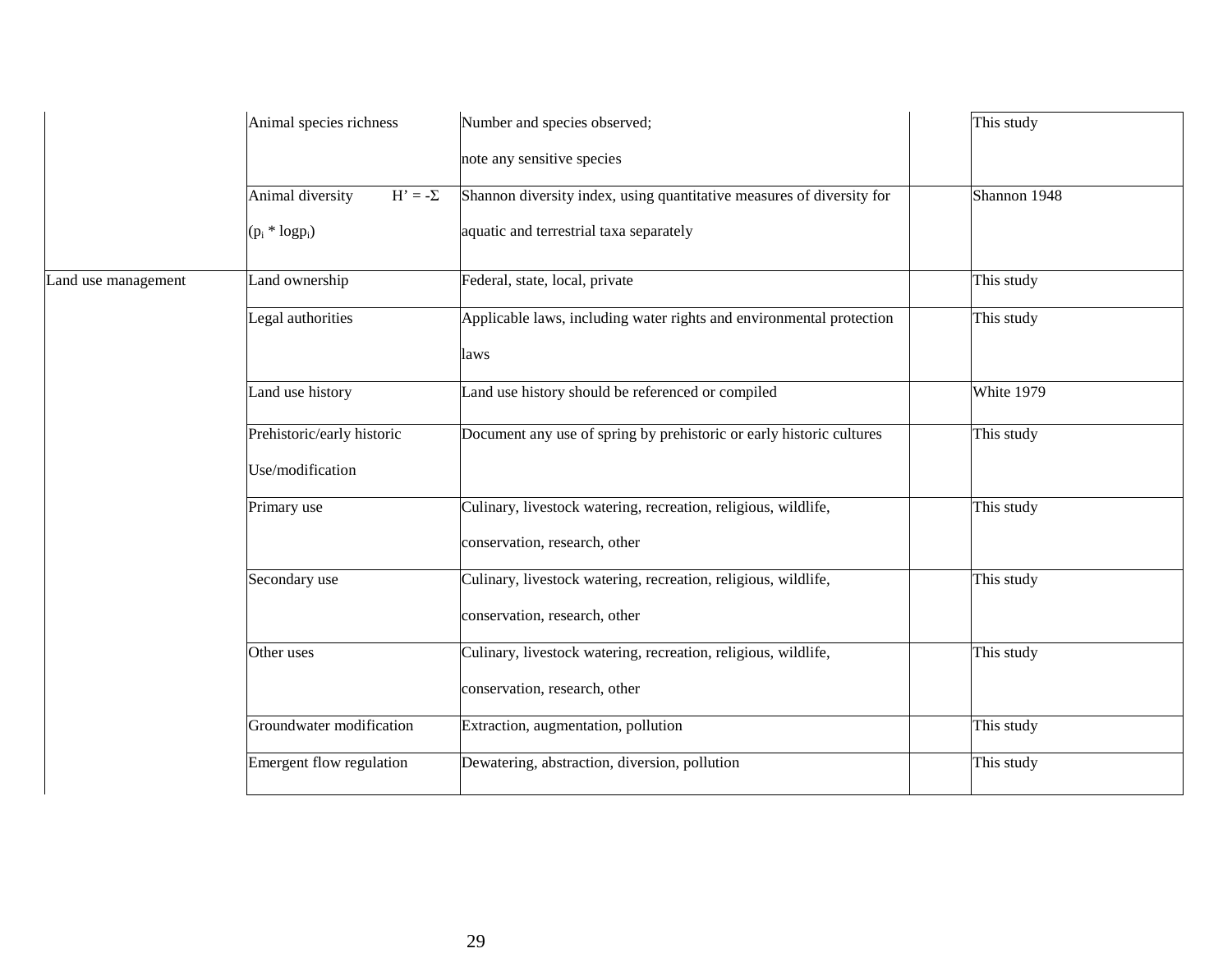|                        | Microhabitat modification    | Piping, fencing, tanks, ponds, spring house, etc.                         | This study |
|------------------------|------------------------------|---------------------------------------------------------------------------|------------|
|                        | Surrounding ecosystem health | Condition of surrounding ecosystem                                        | This study |
| Information management | Metadata criteria            | Data management criteria and authorities (Federal, state, local, private) | This study |
|                        |                              | Location and forms of original data                                       | This study |
|                        |                              | Data quality control protocols                                            | This study |